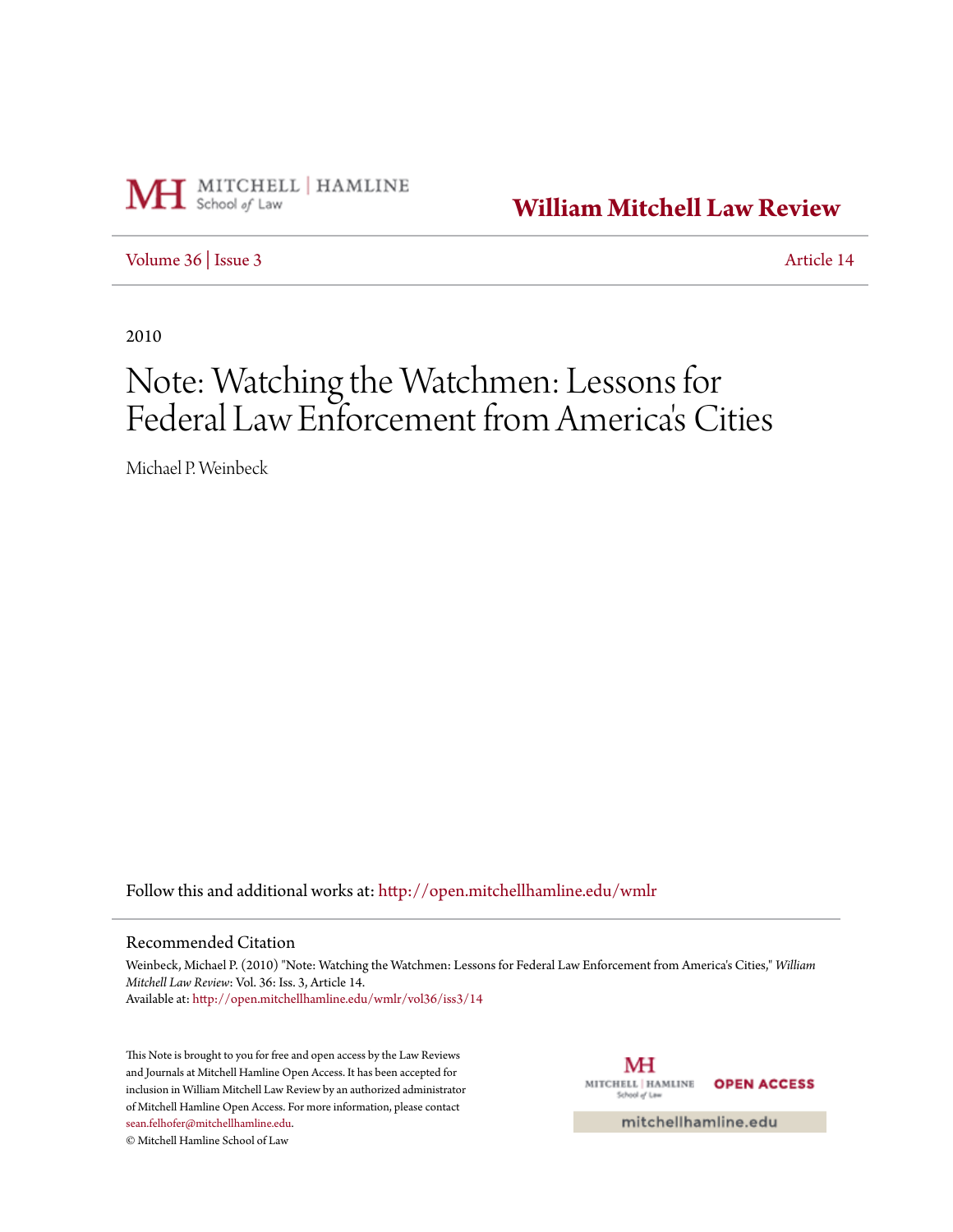# **NOTE: WATCHING THE WATCHMEN: LESSONS FOR FEDERAL LAW ENFORCEMENT FROM AMERICA'S CITIES**

Michael P. Weinbeck†

|     | I. DOES POWER CORRUPT? THE EXPANSION OF FEDERAL                                     |  |
|-----|-------------------------------------------------------------------------------------|--|
|     | LAW ENFORCEMENT THROUGH THE USA PATRIOT ACT. 1307                                   |  |
|     | A.                                                                                  |  |
|     | The Growing Concern Over Federal Abuses of Power 1308<br>В.                         |  |
|     | The Balance Between Power and Oversight 1309<br>$\mathcal{C}$                       |  |
| Н.  |                                                                                     |  |
|     | The Growth and Current Status of Civilian Oversight in<br>$\bm{A}$                  |  |
|     |                                                                                     |  |
|     | The Perceived Benefits of Civilian Oversight 1314<br>$\boldsymbol{B}$               |  |
|     | The Challenges and Flaws of Civilian Oversight 1317<br>C.                           |  |
|     | D                                                                                   |  |
|     | FEDERAL LAW ENFORCEMENT OVERSIGHT TODAY  1321                                       |  |
|     | A.                                                                                  |  |
|     | How FBI Oversight is Currently Carried Out 1322<br>В.                               |  |
|     | The President's Intelligence Oversight Board: A Closer Fit? 1326<br>$\mathcal{C}$ . |  |
| IV. | CIVILIAN OVERSIGHT AT THE FEDERAL LEVEL 1328                                        |  |
|     | A. Civilian Oversight Has Been Met With Suspicion But Has                           |  |
|     |                                                                                     |  |
|     | В.                                                                                  |  |
|     | A Proposed System of Federal Civilian Oversight  1330<br>$\mathcal{C}$ .            |  |
|     | Applying Civilian Oversight to Intelligence Services 1331<br>D.                     |  |
|     |                                                                                     |  |

1

 <sup>†</sup> J.D. Candidate, William Mitchell College of Law, 2011; B.A., English, University of Minnesota, 1999. The author was the chair of the Minneapolis Civilian Police Review Authority Board from 2005 to 2008. He gratefully acknowledges the invaluable expertise and advice of Professors Anne Cross, Metropolitan State University, and A. John Radsan, William Mitchell College of Law.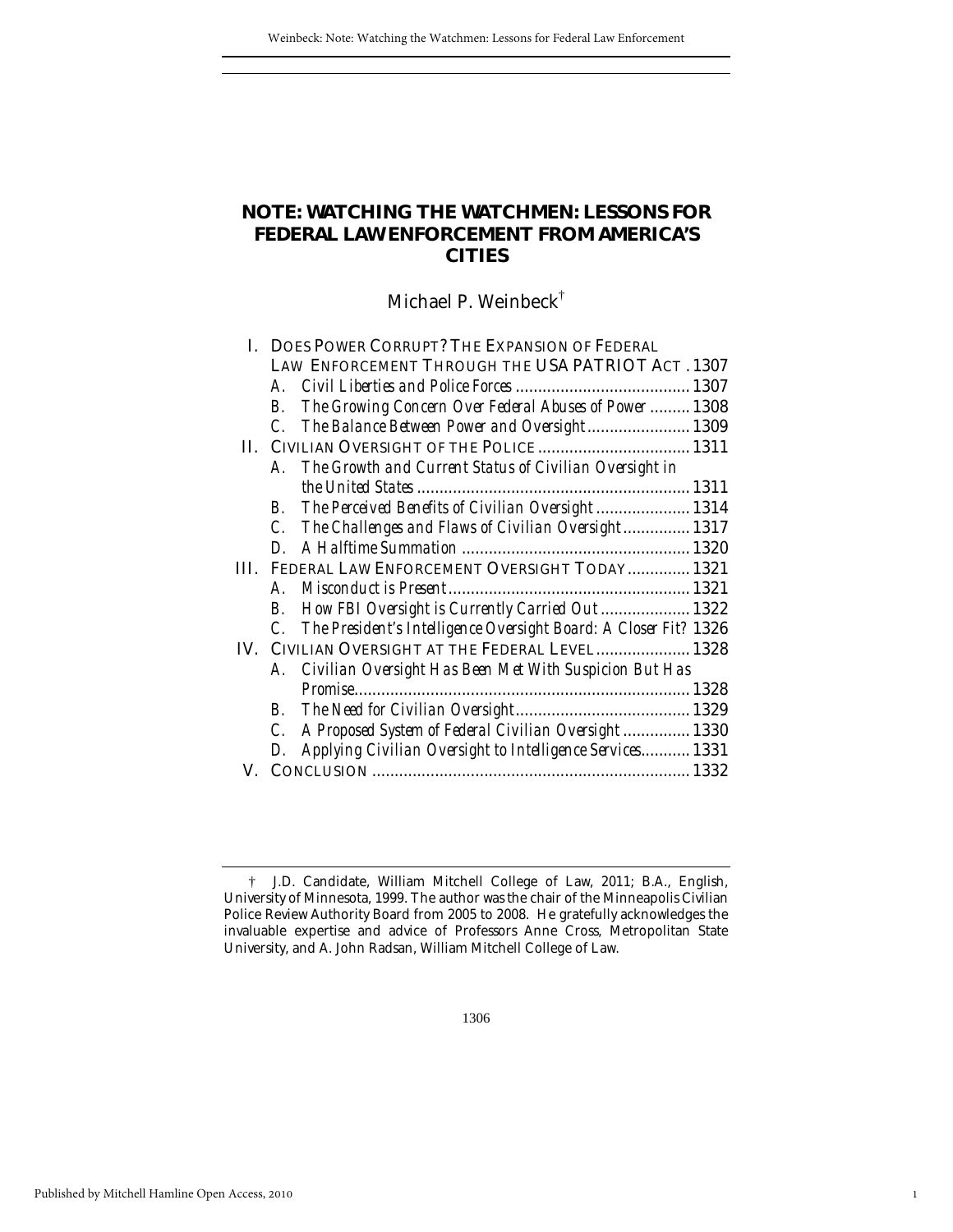### I. DOES POWER CORRUPT? THE EXPANSION OF FEDERAL LAW ENFORCEMENT THROUGH THE USA PATRIOT ACT

#### *A. Civil Liberties and Police Forces*

The conflict between the need to be secure and the need to be free is not new. When England debated the establishment of its first modern police force in 1829, opponents expressed their fear of an omnipresent police force that would curtail civil liberties and usurp the role of judge and jury. $\frac{1}{1}$ 

The concerns arising 180 years ago have since crossed the Atlantic and emerged again and again in American debates about the proper limits of the role of law enforcement.<sup>2</sup> Those debates have remained largely unchanged in form and content over the decades.<sup>3</sup>

While commentators and members of the media debate the balance between liberty and security, the nation's lawmakers are again considering whether to extend statutory provisions that give intelligence agencies sweeping domestic power to encroach on the civil liberties of citizens.<sup>4</sup> The conversations occurring in Washington, D.C., about oversight of federal law enforcement agencies such as the Federal Bureau of Investigation bear striking resemblances to

 <sup>1.</sup> POLICE ASSESSMENT RES.CTR., REVIEW OF NATIONAL POLICE OVERSIGHT MODELS 5 (2005), *available at* http://www.parc.info/client\_files/Eugene/Review%20of%20 National%20Police%20Oversight%20Models%20%28Feb.%202005%29.pdf (tracing the development of the principles of limited police power that were later adopted by the New York City Police Department and other American police forces).

 <sup>2.</sup> *Id.* at 6. Among the principles that the British Parliament adopted when it established the police force is one that echoes the civilian oversight values of today: "To recognize the power of the police to fulfill their functions and duties is dependent on public approval of their existence, actions and behavior, and on their ability to secure and maintain public respect." *Id*. at 5–6.

<sup>3</sup>*. See* SAMUEL WALKER, POLICE ACCOUNTABILITY:THE ROLE OF CITIZEN OVERSIGHT 20 (Wadsworth 2001) (detailing a history of police actions that have given rise to calls for civilian oversight); *see also* ZENITH GROSS & ALAN REITMAN, POLICE POWER AND CITIZENS' RIGHTS: THE CASE FOR AN INDEPENDENT POLICE REVIEW BOARD 33 (1966) (pamphlet published by the American Civil Liberties Union, including a history of extant civilian police review boards and the community incidents that gave rise to a movement to install a citizen review board)*;* Mary M. Cheh, *Legislative Oversight of Police: Lessons Learned From an Investigation of Police Handling of Demonstrations in Washington, D.C.*, 32 J. LEGIS. 1, 3-6 (2005) (reviewing the history of police clashes with protestors following meetings of international trade organizations and steps taken to install citizen oversight mechanisms to address critical incidents).

<sup>4</sup>*. See, e.g.*, Editorial, *Patriot Act Excesses*, N.Y. TIMES, Oct. 8, 2009, at A38; Ellen Nakashima & Carrie Johnson, *Partial Patriot Act Extension is Approved by Senate Panel,* WASH. POST, Oct. 9, 2009, at A1 (advocating a review of the PATRIOT Act, particularly to address missing civil liberties and privacy protections).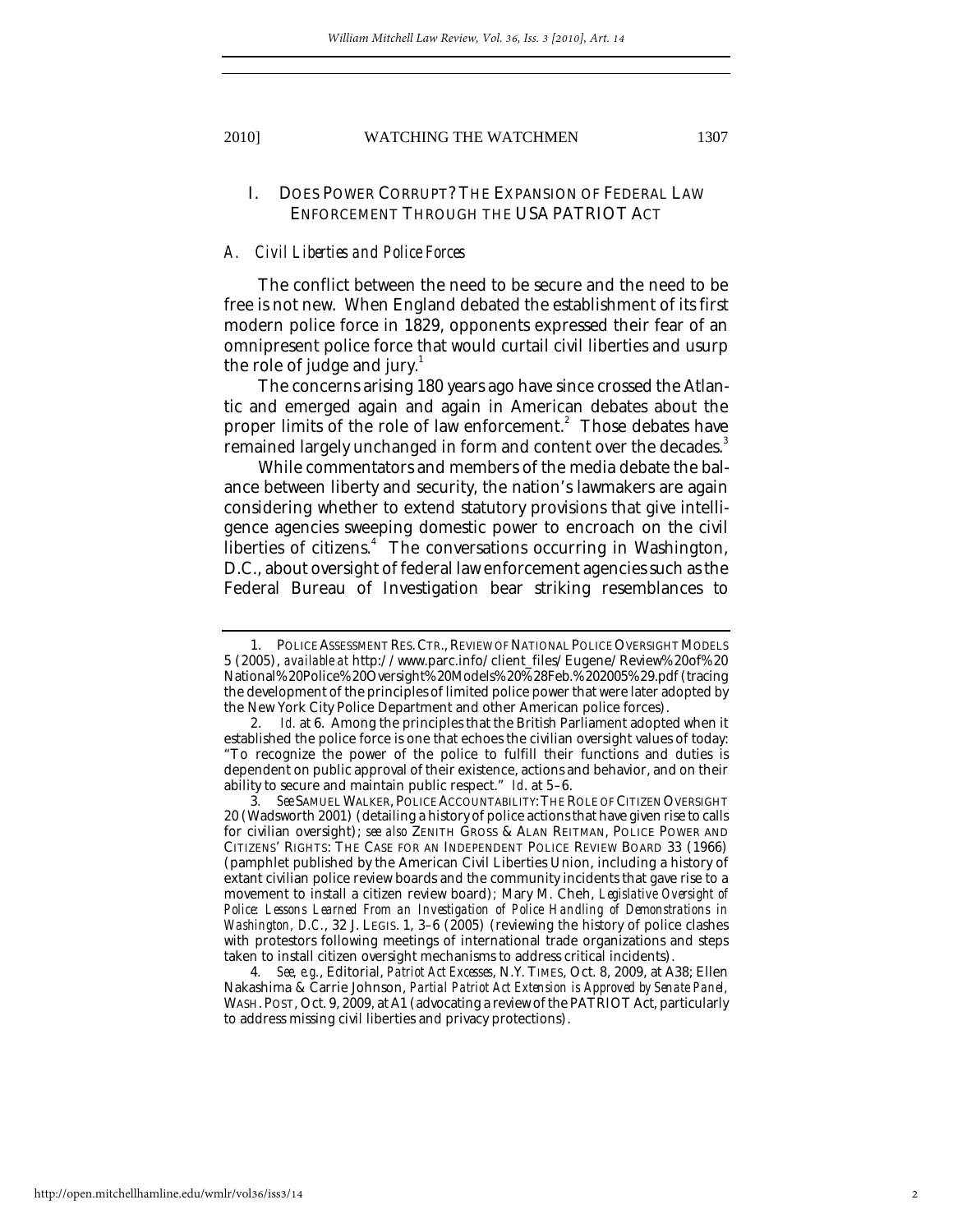longstanding discussions that have occurred in American cities about how to oversee municipal police departments.

America's police officers are subjected to administrative,<sup>5</sup> judicial,<sup>6</sup> and political<sup>7</sup> scrutiny and oversight. In America's largest cities—and now, increasingly in its mid-sized cities—the police are frequently watched over by civilian agencies established to respond to instances of police misconduct.<sup>8</sup>

The purpose of this paper is to present some reflections on what U.S. cities have learned about managing their police departments through the civilian oversight process and whether such a model of law enforcement oversight has any applications for the oversight of federal law enforcement agencies.

This paper examines the successes and failures of America's cities in instituting external civilian police oversight functions. It then looks at the strengths and weaknesses of current mechanisms the federal government has in place to check the powers of federal law enforcement. Finally, the paper ends with a proposal for how a system of civilian oversight—inspired by the models used in American cities might function at a federal level.

Although civilian oversight of police is not a panacea, this paper proposes that it is a system with several qualities that can be put to profitable use. As policymakers work to create a more robust system of federal oversight, the lessons cities have learned in implementing civilian review suggest helpful solutions and admonish against making certain mistakes.

#### *B. The Growing Concern Over Federal Abuses of Power*

On April 27, 2005, then-U.S. Attorney General Alberto R. Gonzales appeared before the Senate Intelligence Committee and assured lawmakers—who were considering whether to approve changes to the USA PATRIOT Act<sup>9</sup>—that "there has not been one verified case of

 <sup>5.</sup> JEROME H. SKOLNICK & JAMES J. FYFE, ABOVE THE LAW: POLICE AND THE EXCESSIVE USE OF FORCE 172 (1993).

<sup>6</sup>*. Id.* at 193.

<sup>7</sup>*. Id.* at 185.

 <sup>8.</sup> National Association for Civilian Oversight of Law Enforcement, Resources, http://www.nacole.org/index.php?option=com\_content&view=article&id=51&Itemid=57 (last visited Mar. 15, 2010) (listing all U.S. cities with a civilian oversight agency as well as foreign nations with some form of civilian oversight).

 <sup>9.</sup> Uniting and Strengthening America by Providing Appropriate Tools Required to Intercept and Obstruct Terrorism (USA PATRIOT ACT) Act of 2001, Pub. L. No. 107-56, 115 Stat. 272 (2001) [hereinafter the PATRIOT Act].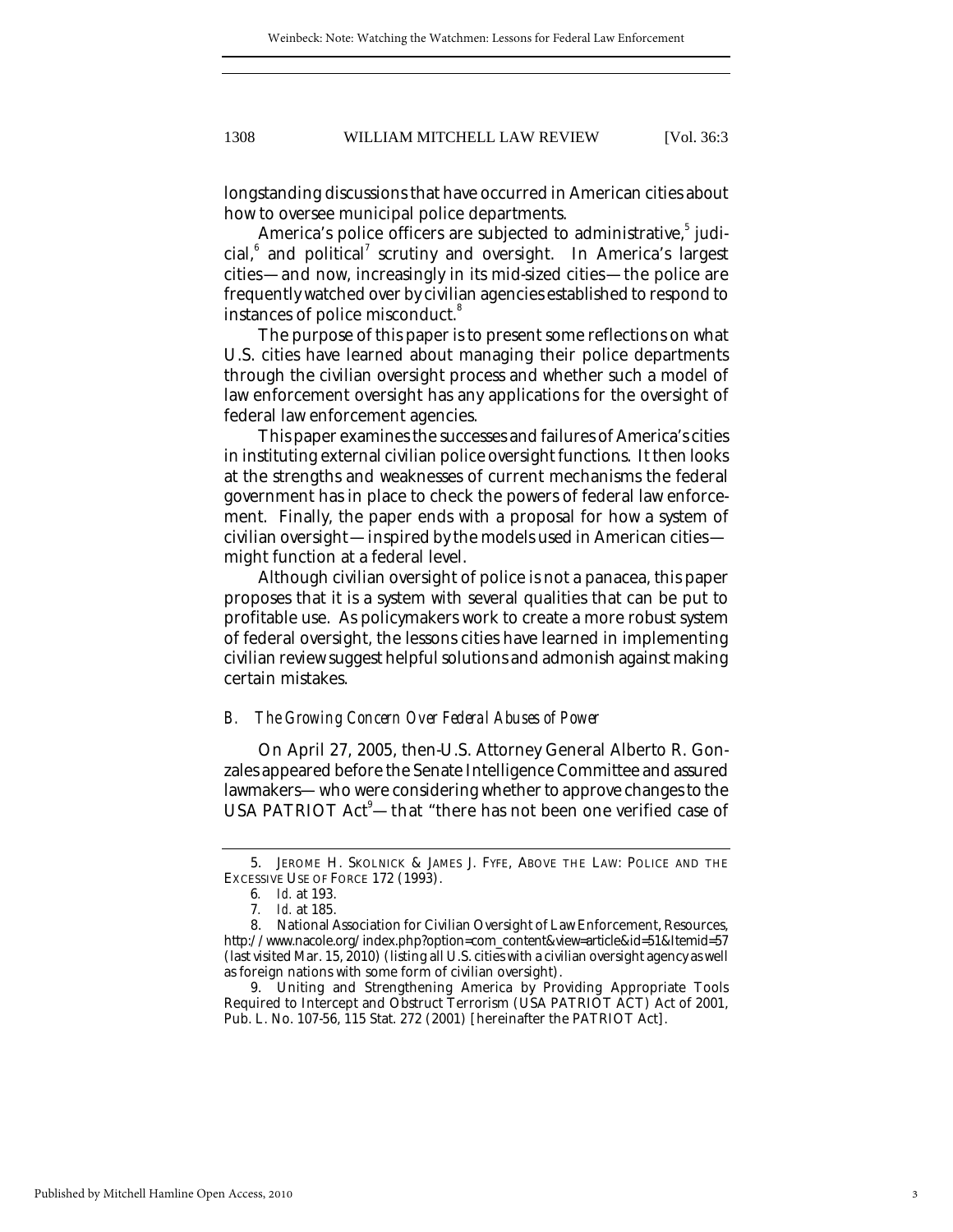civil liberties abuse" by federal agents under the provisions of the act.<sup>10</sup> In fact, at the time of the attorney general's testimony, he had received reports of at least a half-dozen episodes of legal or procedural violations that were enabled by the expanded authority given to federal agents through the PATRIOT Act.<sup>11</sup>

Three months after Gonzales's testimony, Congress re-upped the PATRIOT Act, making permanent many of the statute's provisions that had been hastily prepared in response to the terrorist attacks of September 11, 2001.<sup>12</sup> In 2007, an internal audit at the FBI revealed more than 1,000 instances of violations of law or agency rules while collecting data about phone calls, e-mails, and financial transactions.<sup>13</sup> The audit examined only ten percent of the agency's national-security investigations conducted since 2002, suggesting that the actual number of violations exceeded, by orders of magnitude, those that were known.<sup>14</sup> Moreover, the audit was confined to domestic Moreover, the audit was confined to domestic surveillance investigations, leaving out a generous swathe of other law enforcement activities in which the agency engages.<sup>15</sup>

#### *C. The Balance Between Power and Oversight*

It is axiomatic that an increase in a government's power to affect the civil rights of its citizens will also be accompanied by increased opportunities for abuses of such authority.<sup>16</sup> Through the auspices of the PATRIOT Act, the U.S. government endeavors to "deter and punish terrorist acts in the United States and around the world [and] to enhance law enforcement investigatory tools. . . . "<sup>17</sup> Among the tools employed by the PATRIOT Act to accomplish its purpose is increasing opportunities for government surveillance of electronic

 <sup>10.</sup> John Solomon, *Gonzales Was Told of FBI Violations*, WASH. POST, July 10, 2007, at A1.

<sup>11</sup>*. Id*. ("The acts recounted in the FBI reports included unauthorized surveillance, an illegal property search and a case in which an Internet firm improperly turned over a compact disc with data that the FBI was not entitled to collect. . . .").

 <sup>12.</sup> Eric Lichtblau, *Senate Makes Permanent Nearly All Provisions of the Patriot Act, With a Few Restrictions*, N.Y. TIMES, July 30, 2005, at A1.

 <sup>13.</sup> John Solomon, *FBI Finds It Frequently Overstepped in Collecting Data,* WASH. POST, June 14, 2007, at A1.

<sup>14</sup>*. Id.*

<sup>15</sup>*. Id.*

<sup>16</sup>*. See* WALKER, *supra* note 3, at 8 (describing how the work environment of policing creates ample opportunities for abuses of citizens, either as a result of an honest misjudgment or from evil motives).

 <sup>17.</sup> USA PATRIOT Act, Pub. L. No. 107-56, 115 Stat. 272 (2001).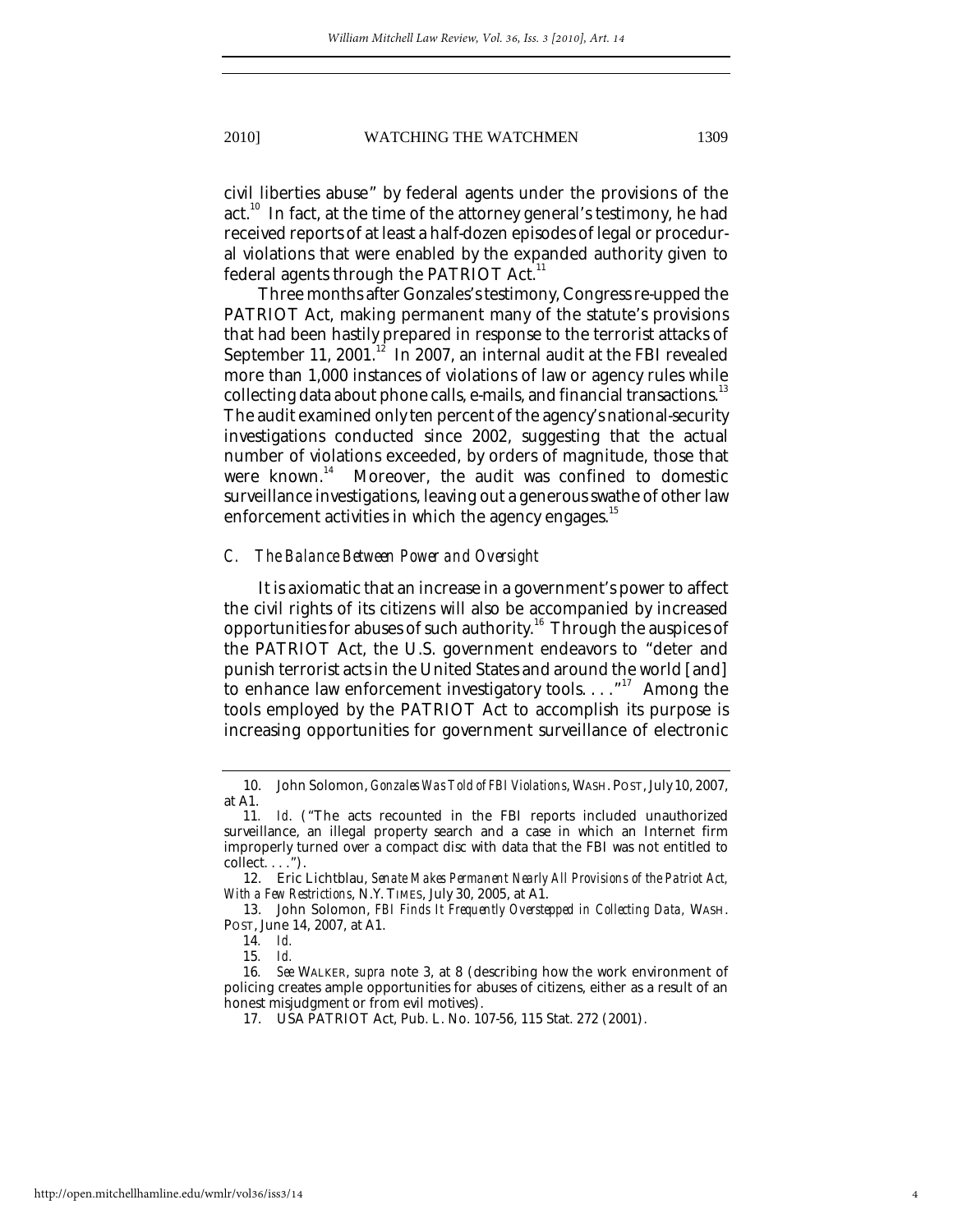communications of U.S. citizens,<sup>18</sup> giving government officials greater authority to monitor and intercede in private banking transactions,<sup>19</sup> and allowing government access to citizens' library records.<sup>20</sup> The beneficiaries of the PATRIOT Act's largesse are federal law enforcement and intelligence agencies, including the FBI, which are charged with using their enhanced powers to fight terrorism.<sup>21</sup>

With some exceptions, commentators do not dispute that the United States government was correct in bolstering the power of its law enforcement agencies in light of the threats to national security that have become tragically salient over the last decade.<sup>22</sup> But the expansion of federal law enforcement powers has not been accompa-

 20. Heather Hillary & Nancy Kubasek, *The Remaining Perils of the Patriot Act: A Primer*, 8 J. L. SOC'Y 1, 7 (2007) ("This clause of [the PATRIOT Act] causes concern among citizens because the government need only claim they are demanding the records because of anything involving terrorism, and the records must be handed over without the citizen ever knowing."). At present, the U. S. Senate is considering revisions to the PATRIOT Act that would curtail the authority of intelligence agencies to request library records and records of consumer purchasing habits without a more thorough accounting for the need to access the information. *See* Evan Perez, *Patriot Act Redo Clears Split Panel*, WALL ST. J., Oct. 9, 2009, at A4, *infra* note 24 (discussing potential revisions to the PATRIOT act pending before the Senate).

 21. Although this paper tends to scrutinize the FBI, as will be discussed below, the problems and principles of misconduct and oversight are not confined to a single federal law enforcement agency.

22*. Compare* Robert N. Davis, *Striking the Balance,* 29 BROOK. J. INT'L L. 175, 179 (2003) ("[T]he nation's security ultimately must be a priority, and a condition precedent toward securing civil liberties. When the nation is secure, its people are secure and when a nation is under attack, civil liberties become secondary to national security."), *with* Hillary & Kubasek, *supra* note 20, at 74 ("It is understandably necessary that in times when national security is at risk, the government will be granted more powers, further reach, and access to more information, but there needs to be a limit on these powers and necessary measures in place to prevent an abuse of this power."). *But see* Anne Uyeda, *The USA Patriot Act May Infringe on Civil Liberties in Cyberspace*, 2002 UCLA J.L. & TECH. 1, n.1 (2002) ("Although ostensibly designed in response to the events of September 11th, most of the bill's provisions actually have more of an impact on the lives of innocent Americans, rather than hostile terrorists. By endowing domestic and national law enforcement agencies with an expansive power to spy on the on-line activities of people, the government may well have sacrificed the privacy rights of individuals in its quest to protect the nation.").

 <sup>18.</sup> Tammy J. Schemmel, *WWW.STOPCYBERCRIME.COM: How the USA PATRIOT Act Combats Cyber-Crime*, 29 WM. MITCHELL L. REV. 921, 926 (2003). Schemmel notes that the PATRIOT Act allows law enforcement enhanced access to electronic communications by eliminating the jurisdictional boundaries of courts that had prevented internet service providers from handing over information. One of the purposes of this paper is to address the risks of misconduct that are raised by the destruction of those jurisdictional boundaries. *Id.*

 <sup>19.</sup> Paul Schott Stevens & Thomas C. Bogle, *Patriotic Acts: Financial Institutions, Money Laundering and the War Against Terrorism*, 21 ANN. REV. BANKING L. 261, 262 (2002).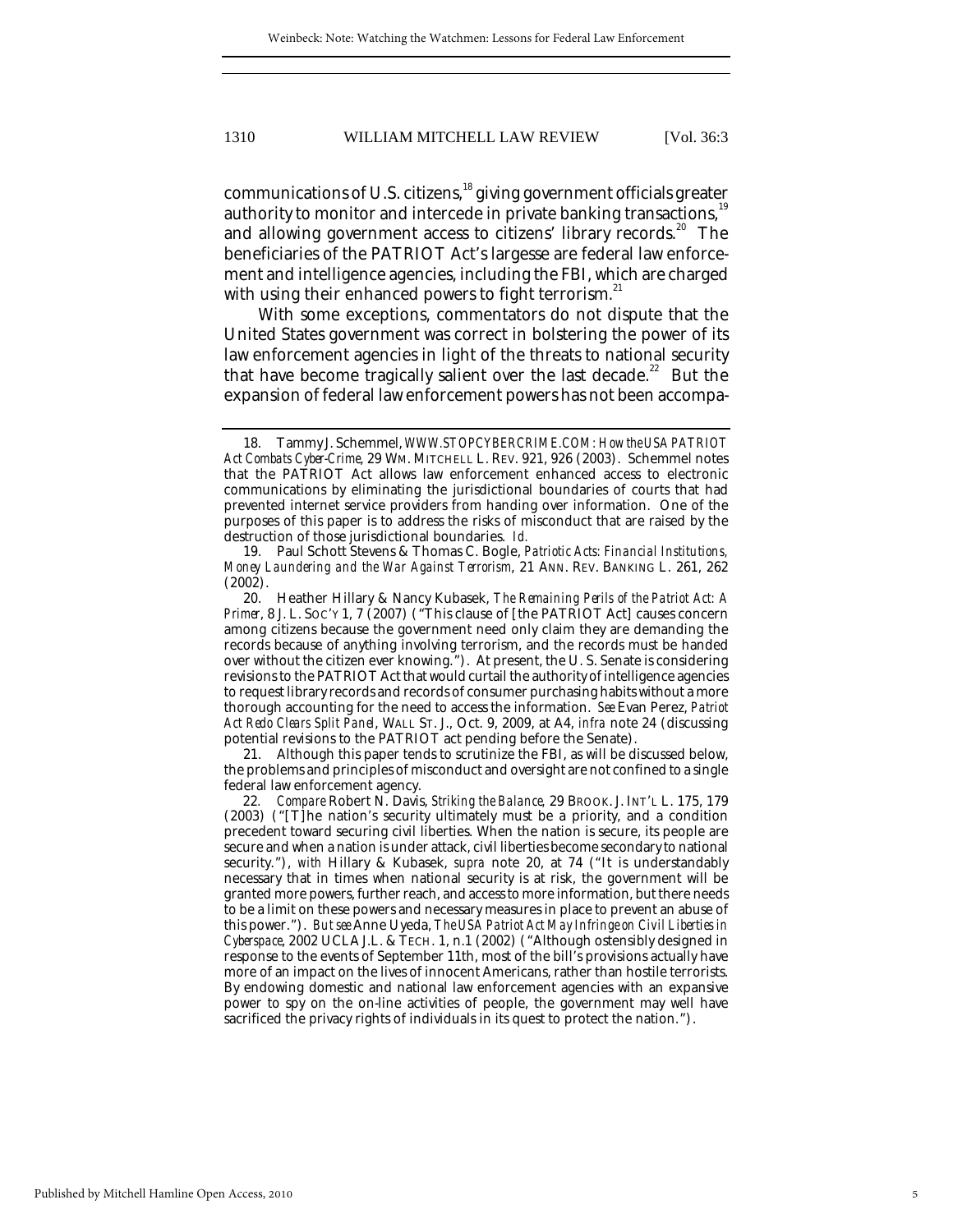nied by a commensurate expansion in oversight.<sup>23</sup> From involvement in acts of torture to retaliation against whistleblowers, the FBI is increasingly subject to public criticism and efforts by legislators to address and prevent ethical and civil liberties violations by reforming institutional oversight.<sup>24</sup>

Two core assumptions must be challenged and modified to bring oversight to such organizations as the FBI: first, that unobstructed broad authority is required to achieve absolute security; and second, that security considerations are always incompatible with and superior to preservation of individual rights.

But, as discussed below, many American cities have attempted to address analogous assumptions on the local level to bring external oversight to their police departments. The conversations occurring in American cities may provide fruitful information for the national dialogue on intelligence and federal law enforcement oversight.

#### II. CIVILIAN OVERSIGHT OF THE POLICE

### *A. The Growth and Current Status of Civilian Oversight in the United States*

Civilian oversight is defined as "a procedure through which the investigation and disposition of citizen complaints against police officers that involves some input from individuals who are not themselves sworn officers."<sup>26</sup>

 <sup>23.</sup> Electronic Privacy Information Center, *USA Patriot Act*, http://epic.org/privacy/terrorism/usapatriot/ (last visited Mar. 16, 2010) ("[The PATRIOT Act] introduced a plethora of legislative changes which significantly increased the surveillance and investigative powers of law enforcement agencies in the United States. The Act did not, however, provide for the system of checks and balances that traditionally safeguards civil liberties in the face of such legislation.").

<sup>24</sup>*. See, e.g.,* Perez, *supra* note 20, at A4 ("The bill approved Thursday includes new court oversight and additional administrative steps that terrorism investigators have to comply with."); Charlie Savage, *Panel Votes on Patriot Act*, N.Y. TIMES, Oct. 9, 2009, at A16 ("In its current form, the Senate bill would impose stronger oversight safeguards on the FBI's use of these and related powers, such as by requiring new audits by the Justice Department's inspector general. The bill would also cause several Patriot Act powers to expire after another four years without further legislation; a measure intended to ensure that lawmakers will continue to monitor how the powers are being used.").

<sup>25</sup>*. See* ATHAN G.THEOHARIS,THE FBI & AMERICAN DEMOCRACY:ABRIEF CRITICAL HISTORY 172 (University Press of Kansas 2004).

 <sup>26.</sup> Justina R. Cintron Perino, *Developments in Civilian Oversight of Law Enforcement*, 36 URB. LAW. 387, 388 (2004) (quoting Samuel Walker's definition of citizen oversight).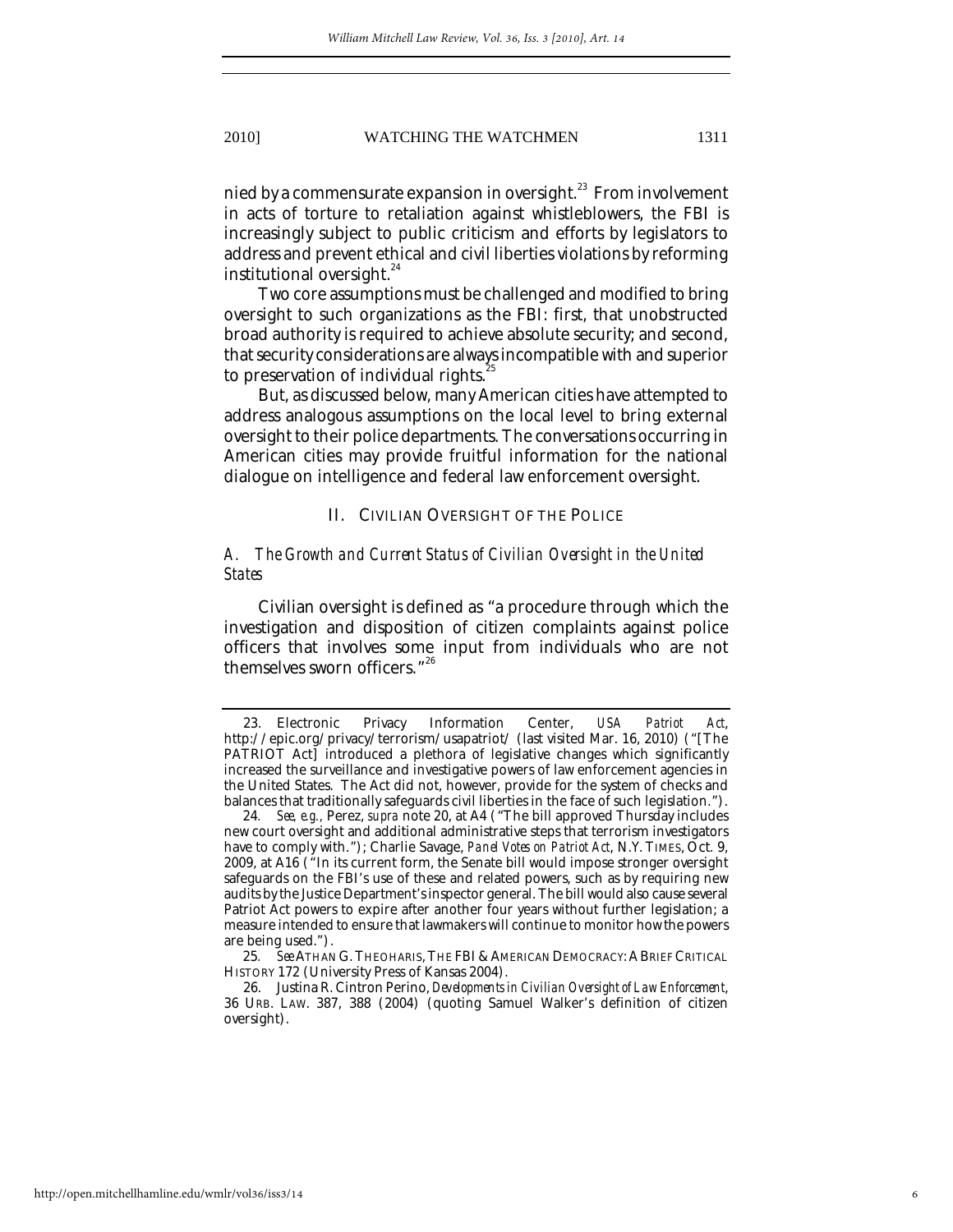In practical terms, a civilian oversight agency includes a staff of investigators, an ombudsman, or citizen adjudicators who are unaffiliated with the police department.<sup>27</sup> Their role is to determine whether an officer committed misconduct, or to determine whether a misconduct investigation was carried out thoroughly and without bias. $^{28}$ 

The concept of civilian oversight of the police began in the  $1920s^{29}$  and may have roots even further back than that. In 1928, the Los Angeles Bar Association created a committee staffed by volunteer lawyers who investigated allegations of police misconduct and referred meritorious complaints to the Los Angeles Police Department for further investigation.<sup>30</sup> Civilian oversight agencies emerged in the 1950s and the 1960s, with widespread establishment of the agencies occurring as a reaction to the civil rights movement. $^{\rm 31}$ However, the luster of civilian oversight began to fade by the late 1960s, when many perceived the approach to be unhelpful and ineffective.<sup>32</sup> Nevertheless, the movement began picking up steam again in the late 1980s and early 1990s.<sup>33</sup> Today, besides being a fixture in most American cities, $34$  civilian oversight has spread overseas.<sup>35</sup> The use of civilian oversight of the police in Northern Ireland is widely credited with being a key tool supporting the reconciliation between Protestants and Catholics.<sup>36</sup> Notably, the

<sup>27</sup>*. See* SKOLNICK & FYFE, *supra* note 5, at 223 (noting that the categorization of a civilian review authority depends on whether a police officer or a civilian conducts the initial fact-finding, whether a police officer or civilian reviews the product of the investigation, whether the complainant has the right to appeal, and whether the chief of police is required to impose discipline).

<sup>28</sup>*. Id.* at 224.

 <sup>29.</sup> WALKER, *supra* note 3, at 20.

<sup>30</sup>*. Id*.

 <sup>31.</sup> Perino, *supra* note 26, at 387–88.

<sup>32</sup>*. See* WALKER, *supra* note 3, at 30–31 (explaining that in New York during the 1960s civilian oversight hampered police efforts, and, consequently, police brutality for the sake of crime control and community safety was deemed tolerable).

 <sup>33.</sup> Perino, *supra* note 26, at 388.

<sup>34</sup>*. Id.*

<sup>35</sup>*. Id.*

<sup>36</sup>*. See* NORTHERN IRELAND POLICING BOARD (Belfast, N. Ir.), THE LIFE AND TIMES OF THE FIRST NORTHERN IRELAND POLICING BOARD 4 NOVEMBER 2001 – 31 MARCH 2006 (2006), *available at* http://www.nipolicingboard.org.uk/achievementdoc-2.pdf (observing that civilian oversight of the police has played a particularly prominent role in Northern Ireland); *see also* Shannon McNulty, *Building Trust in Northern Ireland: The Role of Civilian Review of the Police*, 12 IND. INT'L & COMP. L. REV. 219, 231–40 (2002) (discussing the status of the national civilian review authority shortly after it had been implemented, and how reconciliation between the Catholic and Protestant populations has been linked to the successful operation of the Northern Ireland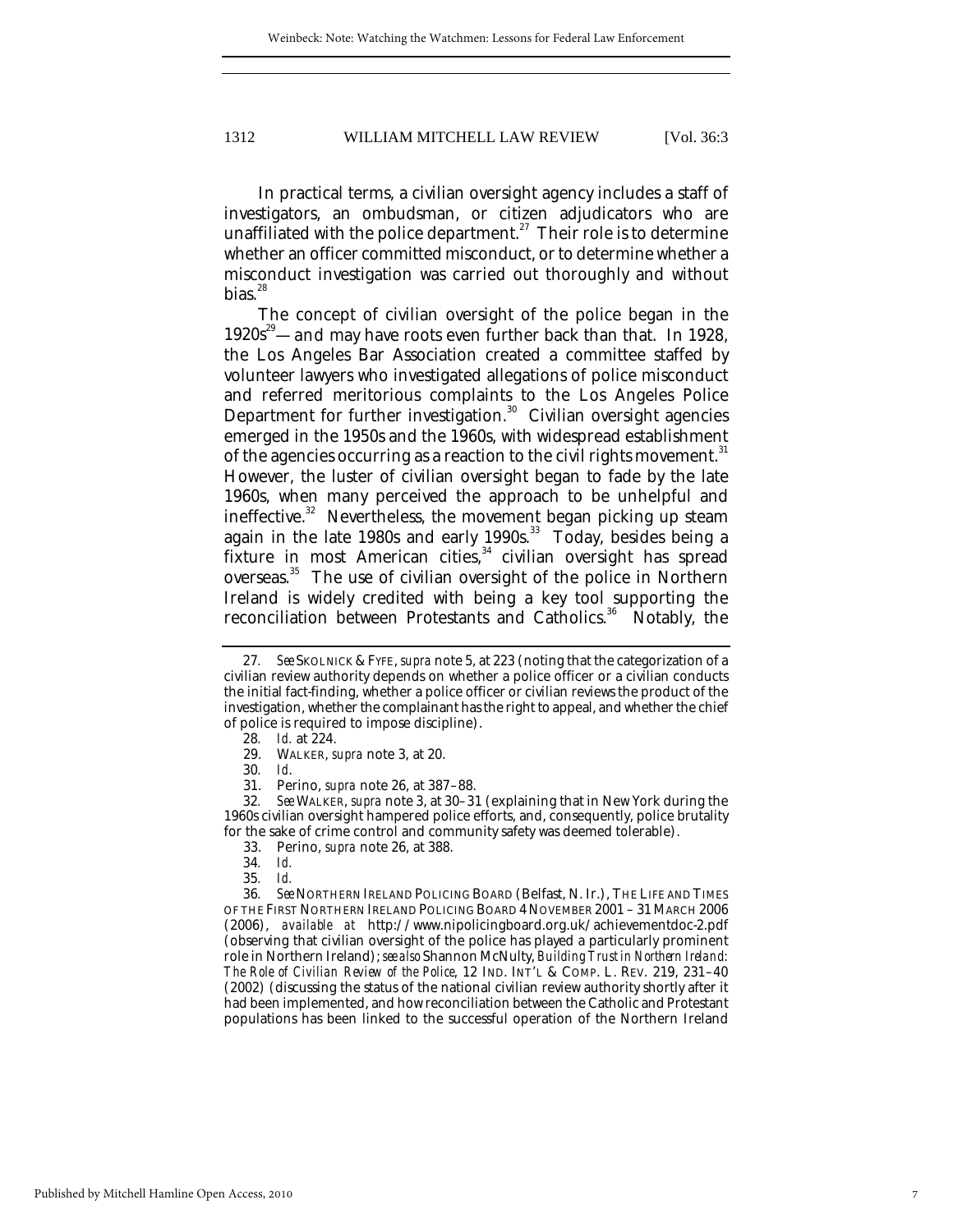Northern Ireland Policing Board has a national jurisdiction and its duties extend to monitoring anti-terrorist investigations by the national police, serving as evidence that civilians can oversee national police agencies and have access to sensitive information.<sup>37</sup>

Civilian oversight comes in two general types: the investigatory model and the audit model.<sup>38</sup> These models are further divided into classes. Class I agencies (which are always investigatory-model agencies) are completely independent of the police department receiving, investigating, and adjudicating complaints of police misconduct.<sup>39</sup> Class I agencies are staffed by non-sworn personnel and are fiscally and statutorily separate from the police department.<sup>40</sup> Class II, III, and IV agencies have varying levels of connection to the police department.<sup>41</sup> These types of agencies are usually classed as audit-type agencies because they rarely conduct independent investigations.<sup>42</sup> Instead, audit-model agency personnel review individual complaints investigated by the police department's internal affairs unit, serve as appellate bodies for citizens dissatisfied with the internal affairs investigation, and monitor the policies and procedures of the police department, providing recommendations for improved operation.43 Class V agencies use a hybridized version of an audit and investigative model, where non-sworn personnel are hired and housed within the police department to adjudicate misconduct complaints.<sup>44</sup>

The individual powers of the oversight agencies vary from city to city.45 Some civilian oversight agencies have the authority to issue subpoenas, although this tends to be a rare power.<sup>46</sup> At least one review authority, although lacking subpoena power, requires police

39. Perino, *supra* note 26, at 388.

reviewing which cities have adopted which models).

Policing Board).

<sup>37</sup>*. Id*.

<sup>38</sup>*. See* Merrick Bobb, *Civilian Oversight of the Police in the United States*, 22 ST. LOUIS U. PUB. L. REV. 151, 163 (2003) (explaining the different models of civilian review boards for police oversight).

<sup>40</sup>*. Id.*

<sup>41</sup>*. Id*. at 388–89.

<sup>42</sup>*. See id*. at 389 (stating that these agencies "review, monitor, or audit the police department's complaint process.").

<sup>43</sup>*. Id*.

<sup>44</sup>*. Id.*

 <sup>45.</sup> PETER FINN, NATIONAL INSTITUTE OF JUSTICE, CITIZEN REVIEW OF POLICE: APPROACHES AND IMPLEMENTATION (2001), http://www.ncjrs.gov/pdffiles1/ nij/184430.pdf (describing the major models of civilian oversight agencies and

<sup>46</sup>*. See* Perino, *supra* note 26, at 389–90.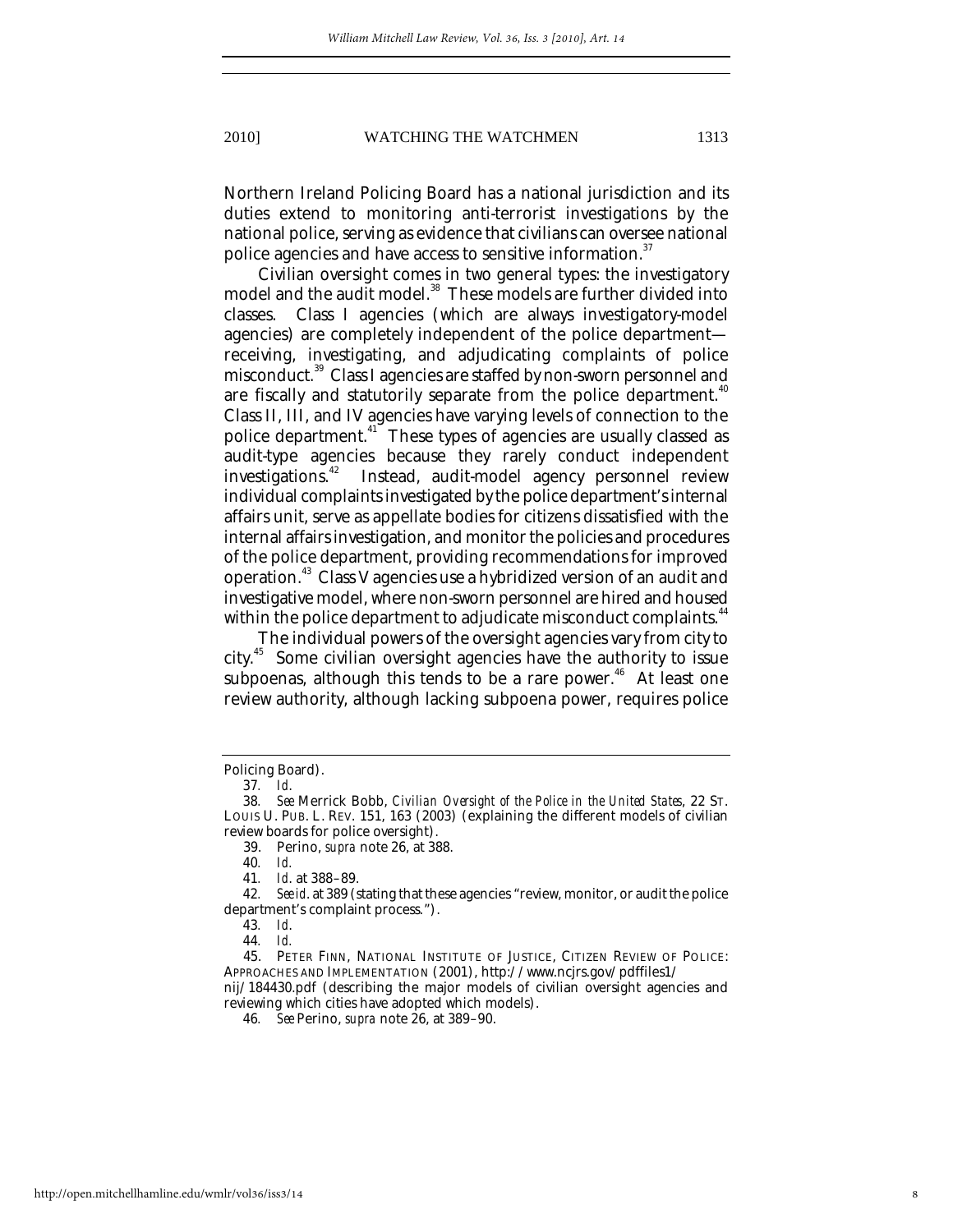officers to comply with investigations as a condition of employment.<sup>47</sup>

#### *B. The Perceived Benefits of Civilian Oversight*

There are more than 100 civilian oversight agencies in the United States covering about eighty percent of the largest cities and serving nearly one-third of the American population.<sup>48</sup> As Jerome Skolnick and James Fyfe observe, the underlying attraction to civilian oversight is plain:

[W]hen citizens ask for review of police conduct by civilians, they do so because they don't trust the police to investigate themselves. The demand for civilian review thus implies a failure of police administration that . . . probably cannot be put right simply by employing more responsive administrators. . . . Like the institution of the jury, which arose not because judges were incompetent to hear and evaluate evidence and reach verdicts, but because judges were mistrusted, so too with civilian review of police misconduct.<sup>49</sup>

A police department's internal affairs unit, operating on its own, lacks the credibility to conduct an independent investigation that is satisfactory to the community.<sup>50</sup> Minneapolis city council members, in an attempt to assuage community members and preserve their own political futures, established the city's review authority.<sup>51</sup> In theory, at least, a system of civilian oversight inserts into the police investigation process a watchman without allegiance to the police who will ensure that the investigation is conducted without bias.<sup>52</sup> This, in turn, generally supports a perception by the community that its police department is operating with a proper respect for individual rights.<sup>53</sup> As a result, a greater level of trust develops between the police and the

<sup>47</sup>*. See* MINNEAPOLIS, MINN., CODE OF ORDINANCES ch. 172.180 (2005).

 <sup>48.</sup> WALKER, *supra* note 3, at 6.

 <sup>49.</sup> SKOLNICK & FYFE, *supra* note 5, at 224.

 <sup>50.</sup> See *id.* ("Cops are not trusted to investigate other cops, even when they are perfectly capable of doing so . . . Mistrust of authorities has less to do with their *competence* than with their values, inclinations, and prior commitments, and with how these are perceived by those outside their organizations.").

 <sup>51.</sup> MICHAEL K.BROWNE, ASTUDY OF THE POLICY AND PROCESS OF THE MINNEAPOLIS CIVILIAN POLICE REVIEW AUTHORITY 6 (2006) (on file with the author).

 <sup>52.</sup> DOUGLAS W. PEREZ, COMMON SENSE ABOUT POLICE REVIEW 125 (1994) ("[T]he central theme of the discussion of those who favor civilian review is intuitively persuasive; some external perspective should be brought to bear on the investigation and deliberation of allegations of police misconduct, or the police will be left to police themselves.")

<sup>53</sup>*. Id.*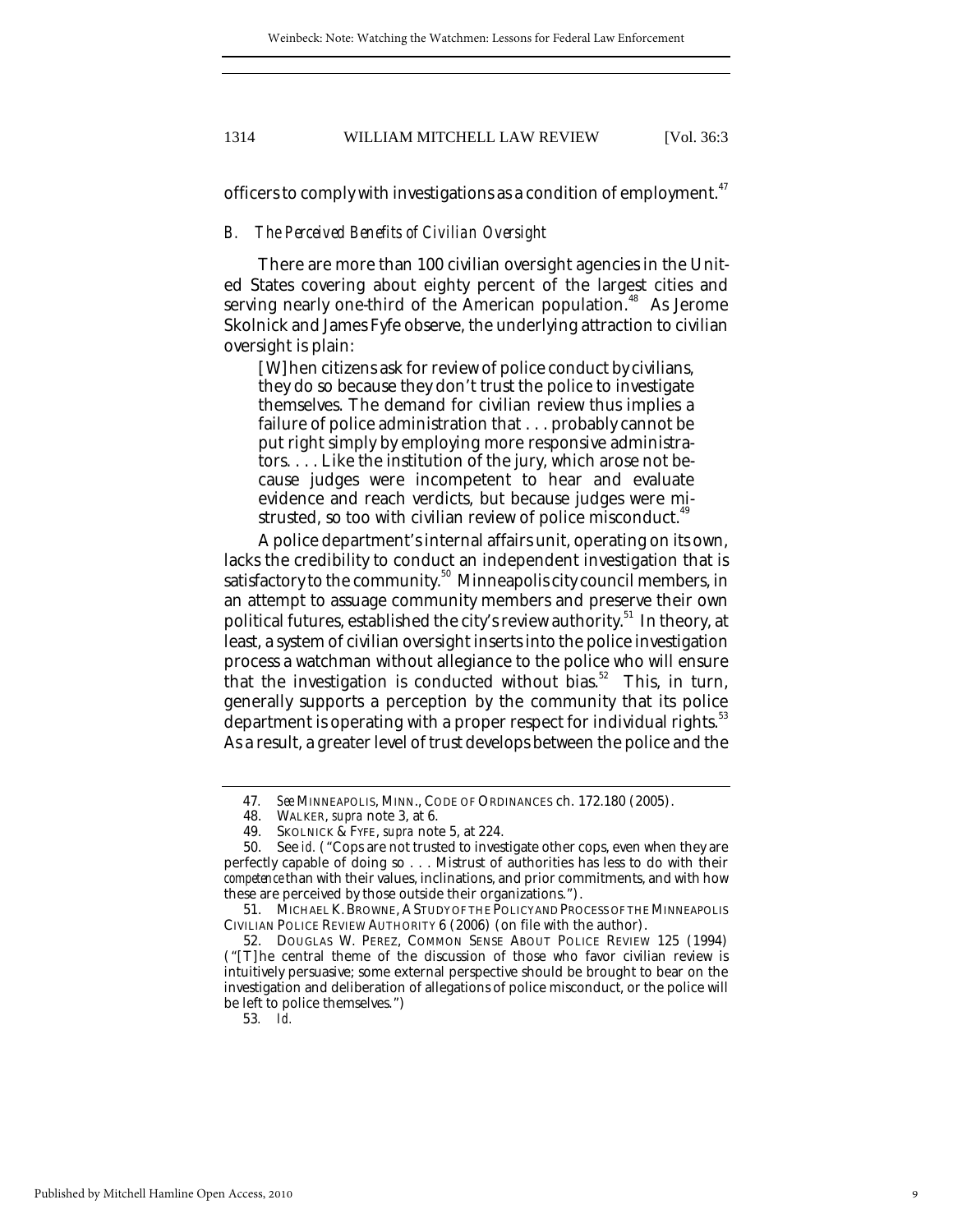community that ultimately greases the cogs of crime detection and prevention.<sup>54</sup>

There are other benefits that municipalities enjoy when establishing a system of citizen oversight. Chief among them is the political coverage that the city's elected officials receive when establishing the agency.<sup>35</sup> For example, the Minneapolis Civilian Police Review Authority came into being in 1990 after police officers identified the wrong house in a drug raid.<sup>56</sup> During the course of the botched raid, the police killed an elderly couple who lived in the house.<sup>57</sup> In another episode not long after, the Minneapolis Police Department broke up a peaceful party of college-aged African Americans at a Minneapolis hotel.<sup>58</sup> In response to both incidents, outraged community members engaged in vehement and highly publicized demonstrations.<sup>59</sup>

Besides providing a measure of political coverage, citizen oversight may also operate as a mechanism for saving cities money.<sup>60</sup> Wronged citizens, instead of bringing their grievances to court, enter the civilian oversight system where they may achieve redress that ends up costing the city nothing more than the administrative costs of the investigation.<sup>61</sup>

Civilian oversight also plays another important role for U.S. police departments: it helps departments avoid, or end up being subject to, consent decrees that hand over departmental management to the U.S. Department of Justice.<sup>62</sup> Under federal law, it is unlawful for a

 56. MICHAEL K.BROWNE, ASTUDY OF THE POLICY AND PROCESS OF THE MINNEAPOLIS CIVILIAN POLICE REVIEW AUTHORITY 6 (2006) (on file with the author).

58*. Id.*

59*. Id.*

61. *Id*.

 <sup>54.</sup> Erik Luna, *Transparent Policing*, 85 IOWA L. REV. 1107, 1159–60 (2000) ("[P]opular mistrust of government undermines the perceived legitimacy of the law, which in turn reduces public compliance with legal commands . . . . A government that cannot inspire obedience will likely be impotent in all but its ministerial functions. . . . ").

 <sup>55.</sup> Samuel Walker, *The New Paradigm of Police Accountability: The U.S. Justice Department "Pattern or Practice" Suits in Context*, 22 ST.LOUIS U.PUB.L.REV. 3, 20 (2003).

<sup>57</sup>*. Id.*

<sup>60</sup>*. See* Samuel Walker & Vic W. Bumphus, *The Effectiveness of Civilian Review: Observations on Recent Trends and New Issues Regarding the Civilian Review of the Police*, 11 AM. J. POLICE 1, 19 (1992).

 <sup>62.</sup> *See, e.g.,* ROBERT C. DAVIS, NICOLE J. HENDERSON, & CHRISTOPHER W. ORTIZ, CAN FEDERAL INTERVENTION BRING LASTING IMPROVEMENT IN LOCAL POLICING? THE PITTSBURGH CONSENT DECREE 40 (2005), *available at* http://www.vera.org/ download?file=87/277\_530.pdf (discussing efforts made by the City of Pittsburgh to end federal oversight of its police department).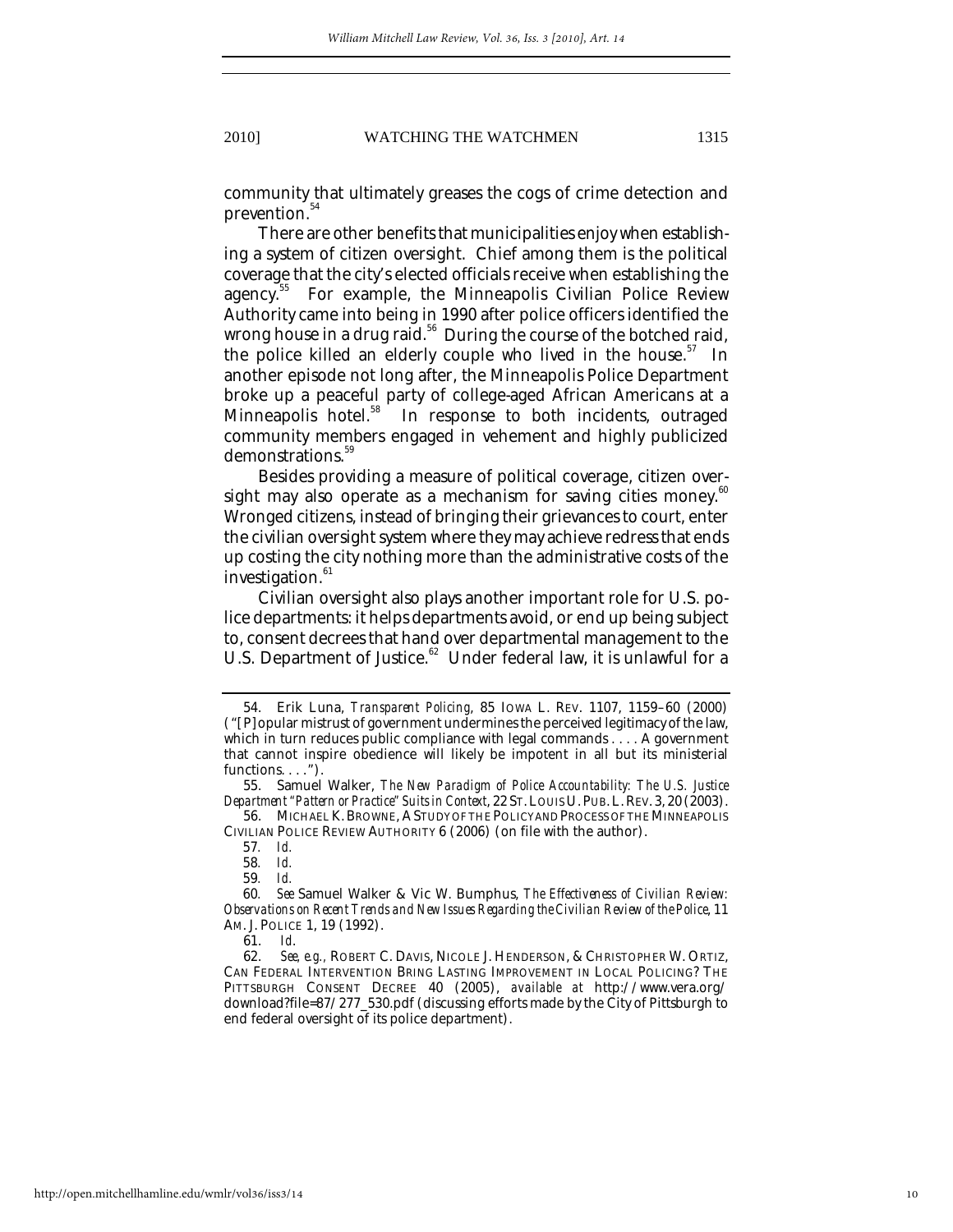governmental authority to "engage in a pattern or practice of conduct by law enforcement . . . that deprives persons of rights, privileges, or immunities secured or protected by the Constitution or laws of the United States."<sup>63</sup> If the attorney general concludes that cities are violating the law, he may seek injunctive relief. $64$  If the court finds that the municipality has engaged in a pattern or practice of illegal conduct, it issues an order that places some or all aspects of the police department's operation under the Department of Justice.<sup>65</sup>

This authority of the federal government to take control of the operations of a local police department has been likened to the intervention of the federal government in civil rights cases involving school desegregation, employment discrimination, and prisoncondition cases.<sup>66</sup> Since Congress adopted 42 U.S.C. § 14141 in 1994, the Department of Justice has used the authority granted it by the statute sparingly to correct police malfeasance, $67$  opting instead to use the threat of injunctive relief to exact compliance and reforms from local police.<sup>68</sup>

Threatening a lawsuit has become such a fixture of § 14141 that some commentators suggest the Department of Justice formally institutionalize the practice.<sup>69</sup> American cities, reluctant to tangle with the expansive authority of the Department of Justice, are often eager to establish or strengthen existing civilian oversight agencies in order to be able to present plausible evidence of a concern for the constitu-

 66. Myriam E. Gilles, *Reinventing Structural Reform Litigation: Deputizing Private Citizens in the Enforcement of Civil Rights*, 100 COLUM. L. REV. 1384, 1402 (2000).

69. Simmons, *supra* note 65, at 490.

 <sup>63. 42</sup> U.S.C. § 14141 (2005).

<sup>64</sup>*. Id.*

 <sup>65.</sup> Kami Chavis Simmons, *The Politics of Policing: Ensuring Stakeholder Collaboration in the Federal Reform of Local Law Enforcement Agencies,* 98 J.CRIM.L.&CRIMINOLOGY 489, 493 (2008) ("In practice, DOJ has initiated what some experts consider only a 'paucity' of lawsuits, all of which have been resolved via court-enforced consent decrees.").

 <sup>67.</sup> Walker, *supra* note 55, at 4–5.

 <sup>68.</sup> *Id.* at 4–6. Walker discusses several American cities (including Pittsburgh, Los Angeles, Cincinnati, and Washington D.C.) that entered into consent decrees or memoranda of understanding with the Department of Justice when faced with a threat of injunction. Minneapolis also went through a similar process of dealing with the specter of a Department of Justice suit under 42 U.S.C. § 14141, and it responded by agreeing to federally mediated negations with community representatives to come up with a multi-year agreement to achieve police reforms. David Chanen, *Police Mediation Pact to Be Signed: The Agreement Between Police and Mediators Covers Issues Between Law Enforcers and Community Groups,* STAR TRIB. (MINNEAPOLIS), Dec. 4, 2003, at 1B.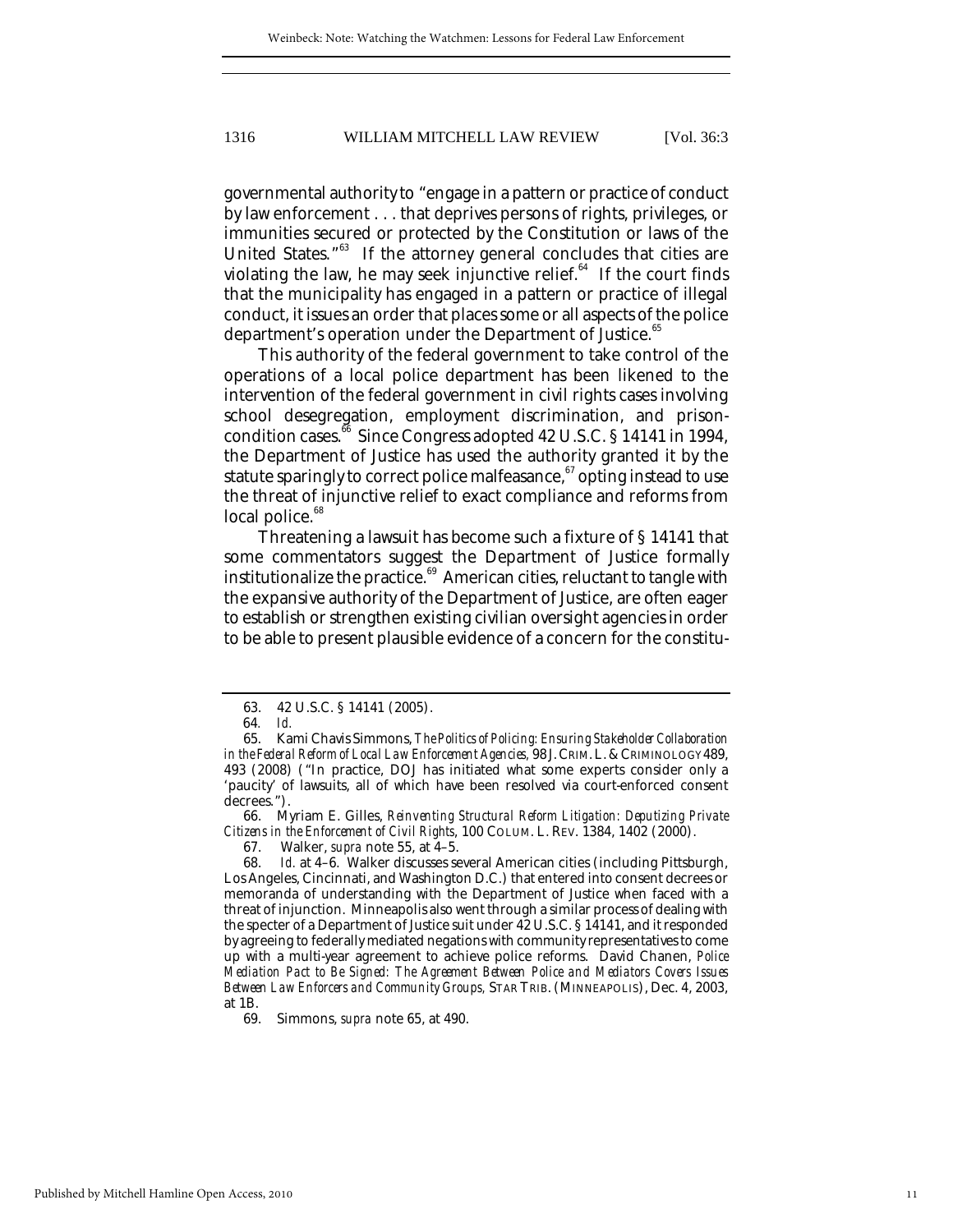tional rights of their citizens.<sup>70</sup>

Municipalities can also face liability for police misconduct under a claim made pursuant to 42 U.S.C. § 1983.71 In *City of Canton v. Harris,* the U.S. Supreme Court interpreted § 1983 to make cities liable when there is evidence of "deliberate indifference" in the training schemes of the police department to the rights of the citizens.72 Lower courts have interpreted *Harris* to mean that police departments not only must avoid a deliberate indifference in training, but they must also avoid a deliberate indifference in investigating allegations of police misconduct.<sup>73</sup> Again, civilian oversight has been seen as a way of protecting municipalities from the burden of federal litigation or oversight. $74$ 

#### *C. The Challenges and Flaws of Civilian Oversight*

Perhaps the most illuminating and damning weakness of the civilian oversight system has been its inability to prove that its efforts actually result in a decrease in police misconduct.<sup>75</sup> And a corollary flaw of civilian oversight agencies is their inability to require discipline.<sup>76</sup> Few, if any, civilian review agencies have the power to require the imposition of discipline. Instead, the agencies send the result of their investigation and adjudication to the chief of police, who makes the final determination as to whether the police officer should be

<sup>70.</sup> CHRISTOPHER STONE, TODD FOGLESONG, & CHRISTINE M. COLE, POLICING LOS ANGELES UNDER A CONSENT DECREE: THE DYNAMICS OF CHANGE AT THE LAPD 2 (2009),<br>available *available at* 

http://www.hks.harvard.edu/criminaljustice/publications/Harvard\_LAPD\_Report.p df.  $71.$ 

 <sup>71. 42</sup> U.S.C. § 1983 (2003) (holding government agencies liable for "the deprivation of any rights, privileges, or immunities secured by the Constitution and laws. . . .").

 <sup>72.</sup> City of Canton v. Harris*,* 489 U.S. 378, 388 (1989).

 <sup>73.</sup> Hazel Glenn Beh, *Municipal Liability for Failure to Investigate Citizen Complaints Against Police*, 25 FORDHAM URB. L. J. 209, 225 (1998) ("Lower courts instantly extended Canton . . . to claims based upon a municipality's inadequate system of . . . reviewing police misconduct. When challenging the adequacy of citizen complaint procedures, plaintiffs typically allege that the failure to . . . resolve citizen complaints . . . amounts to a policy of deliberate indifference to the need for police supervision.").

<sup>74</sup>*. Id.*

 <sup>75.</sup> Walker, *supra* note 55, at 22–23 ("Many external oversight agencies have been weak, ineffective, poorly led, and have not provided either satisfactory service to individual complainants or had any scientifically measurable effect on police misconduct.").

 <sup>76.</sup> Debra Livingston, *The Unfulfilled Promise of Citizen Review*, 1 OHIO ST.J.CRIM. L. 653, 653 n.12 (2004).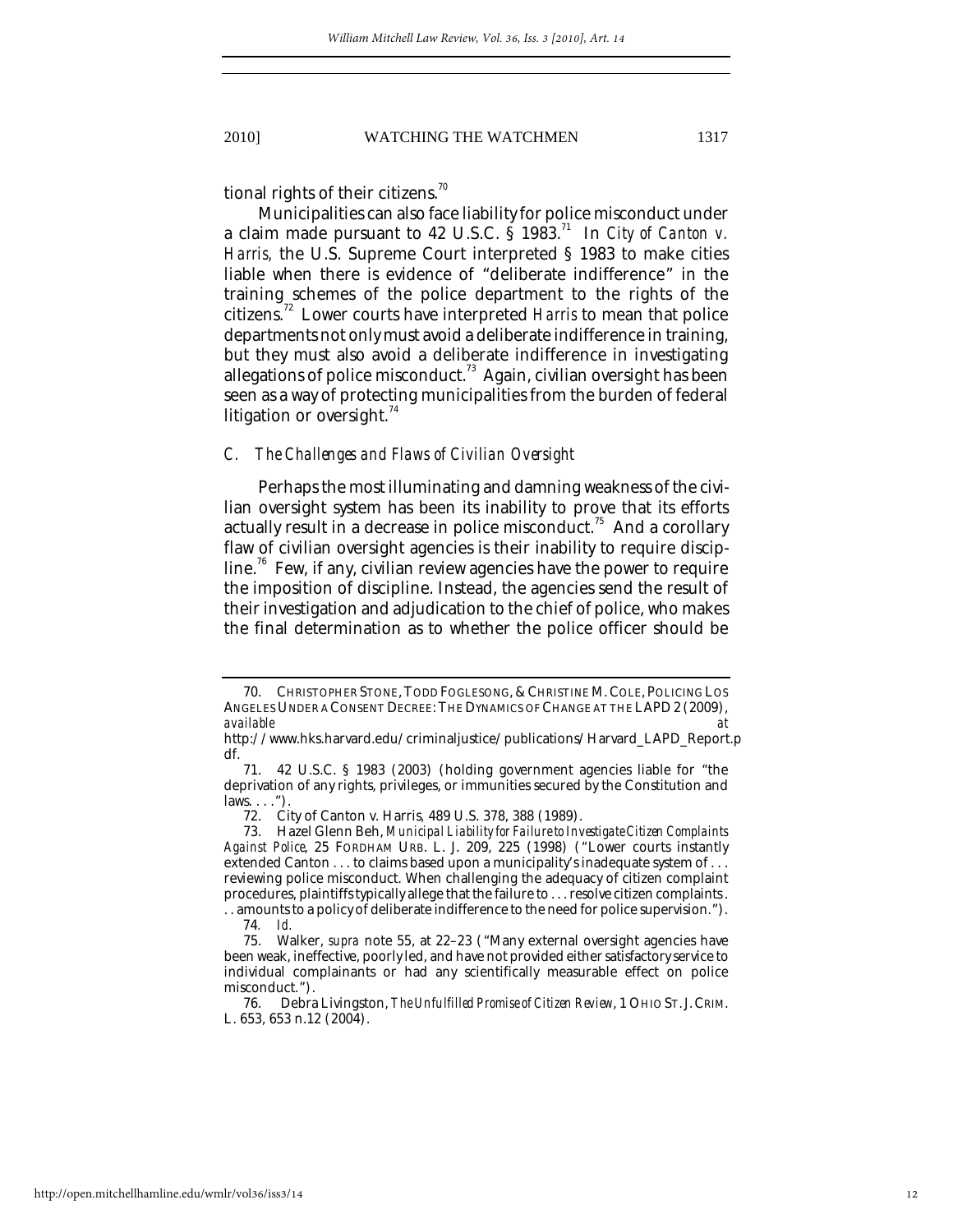held accountable for his or her misconduct.<sup>77</sup> However, scholars tend to agree that this approach is appropriate because it does not disrupt the important command structure of a police department where the chief of police retains his or her authority, in part, by being seen as the powerful, final arbiter of acceptable police conduct.<sup>78</sup> Chiefs of police exercise their independent judgment liberally, using their authority to trump the investigations of the oversight agency.

Another challenge often faced by civilian oversight agencies is the inability to disclose the results of their investigations and adjudications.<sup>80</sup> It is frequently the case that a police officer's personnel records are considered non-public data and the allegations against the officer and the contents of the investigation fall under the legally protected categories of private information.<sup>81</sup> Investigations, hearings, and adjudications are usually kept away from the public except in cases of very egregious misconduct.<sup>82</sup>

For example, the California Supreme Court held in 2006 that it was a violation of state statute to publicly disclose information contained in administrative appeals of discipline imposed on police officers—operating to cut off nearly all public disclosure of the decisions of civilian oversight boards.<sup>83</sup> California's civilian oversight agencies<sup>84</sup> lobbied the California legislature to pass a statute that would reverse the ruling, but those efforts failed when law enforce-

 84. National Association for Civilian Oversight of Law Enforcement, Resources, *supra* note 8.

 <sup>77.</sup> Bobb, *supra* note 38, at 163.

 <sup>78.</sup> Livingston, *supra* note 76, at 653 n.12 ("Most scholars who have considered the subject have concluded that this limitation on the scope of citizen involvement is appropriate, lest the authority of the police chief and the chief's responsibility for officer performance be undermined in a way that could ultimately prove detrimental to accountability. . . .").

 <sup>79.</sup> Rachel Fields & Steve Miletich, *Cities Diverge in How They Police the Police*, SEATTLE TIMES, July 22, 2007, at A1 (drawing analogies between the chiefs of police of Minneapolis and Seattle having failed to issue adequate discipline on police officers guilty of misconduct).

 <sup>80.</sup> Perino, *supra* note 26, at 392.

<sup>81</sup>*. Id*.

<sup>82</sup>*. Id*.

 <sup>83.</sup> Copley Press, Inc. v. Superior Court, 141 P.3d 288, 288 (Cal. 2006). Although Copley Press argued that public scrutiny of disciplinary decisions fostered public confidence in the law enforcement system, the court reasoned that other public policy interests were also at stake favoring confidentiality, including "protecting complainants and witnesses against recrimination or retaliation, protecting peace officers from publication of frivolous or unwarranted charges, and maintaining confidence in law enforcement agencies by avoiding premature disclosure of groundless claims of police misconduct." *Id*. at 305.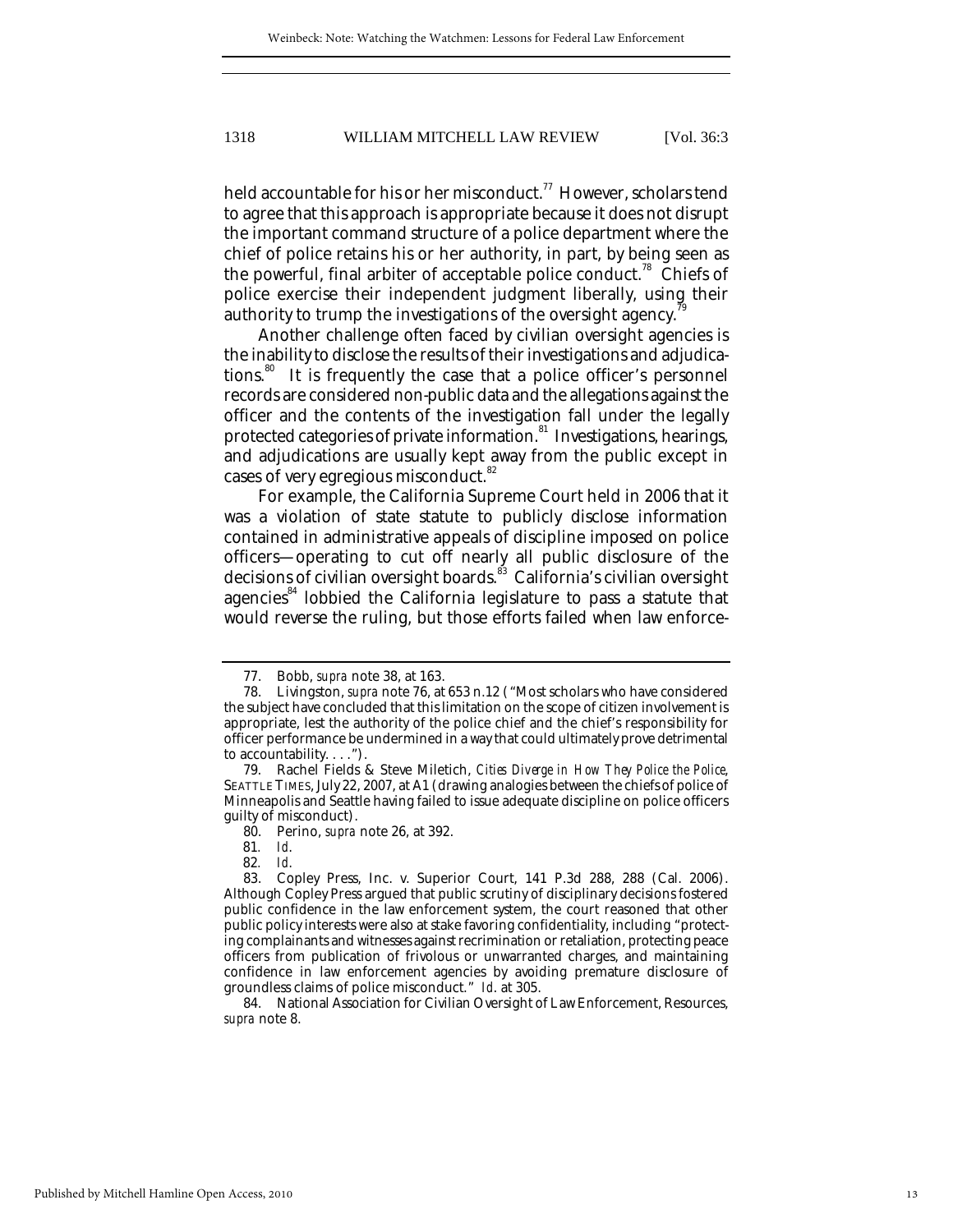ment unions launched a counter-effort.<sup>85</sup>

In some instances, the outcome of a case is not even disclosed to the person who filed the complaint, as he or she is considered a member of the public and ineligible to access the police officer's private personnel information.<sup>86</sup> For example, the Minnesota Department of Administration, an agency charged with interpreting and enforcing the state's data practices laws, has held that "it would violate an officer's rights if the [Minneapolis Civilian Police Review Authority] disclosed to a complainant, absent the data subject's consent, that his/her complaint was in whole or in part not sustained."<sup>87</sup>

Commentators have suggested that such a lack of transparency has a chilling effect on the complainant's willingness to go through the effort of filing a complaint with the agency.<sup>88</sup> However, citizen oversight agencies are not barred from releasing summary data about the outcomes of cases.<sup>89</sup> Such disclosures usually take the form of data and statistics about trends within the police department information that is so broad in scope that it cannot be tied back to a single police officer.<sup>90</sup> Such disclosures can be distributed to the media and to community groups; and they often serve as a report card on the police department that police chiefs and municipal lawmakers use to inform policy decisions with regard to the police department.<sup>91</sup>

Community faith in civilian oversight also appears to be hampered by community perceptions of the oversight agencies themselves. Swearing-contest complaints (where both the officer and the complainant allege foul language) often land at civilian oversight agencies, and the complaint often comes down to one party's word against the other's. $92$  Without dispositive evidence, the agency is

 <sup>85.</sup> Patrick McGreevy, *Effort to Open Files on Police Thwarted*, L.A. TIMES, June 27, 2007, at 1.

<sup>86</sup>*. See, e.g.*, CIVILIAN POLICE REVIEW AUTH.,CITY OF MINNEAPOLIS, ANNUAL REPORT 2007, at 32 (2007), *available at* http://www.ci.minneapolis.mn.us/cra/docs/ CRAannualreport2007.pdf.

 <sup>87.</sup> Minnesota Department of Administration Advisory Opinion: 08-020 (2008), *available at* http://www.ipad.state.mn.us/opinions/2008/08020.html.

 <sup>88.</sup> Perino, *supra* note 26, at 392.

 <sup>89.</sup> Walker & Bumphus, *supra* note 60, at 20.

 <sup>90.</sup> *See, e.g.,* 2009 MPLS.CIVILIAN POLICE REV.AUTH., 3RD QUARTER REP., *available at* http://www.ci.minneapolis.mn.us/cra/docs/CRA\_2009\_3rd\_Quarter\_Report.pdf.

 <sup>91.</sup> Bobb, *supra* note 38, at 161. "The public monitoring reports, which address the fundamental excessive force and integrity issues in policing, are calculated to foster a constructive, task-oriented, and problem-solving dialog [sic], stripped of ideology and rhetoric." *Id.*

 <sup>92.</sup> Walker, *supra* note 55, at 24.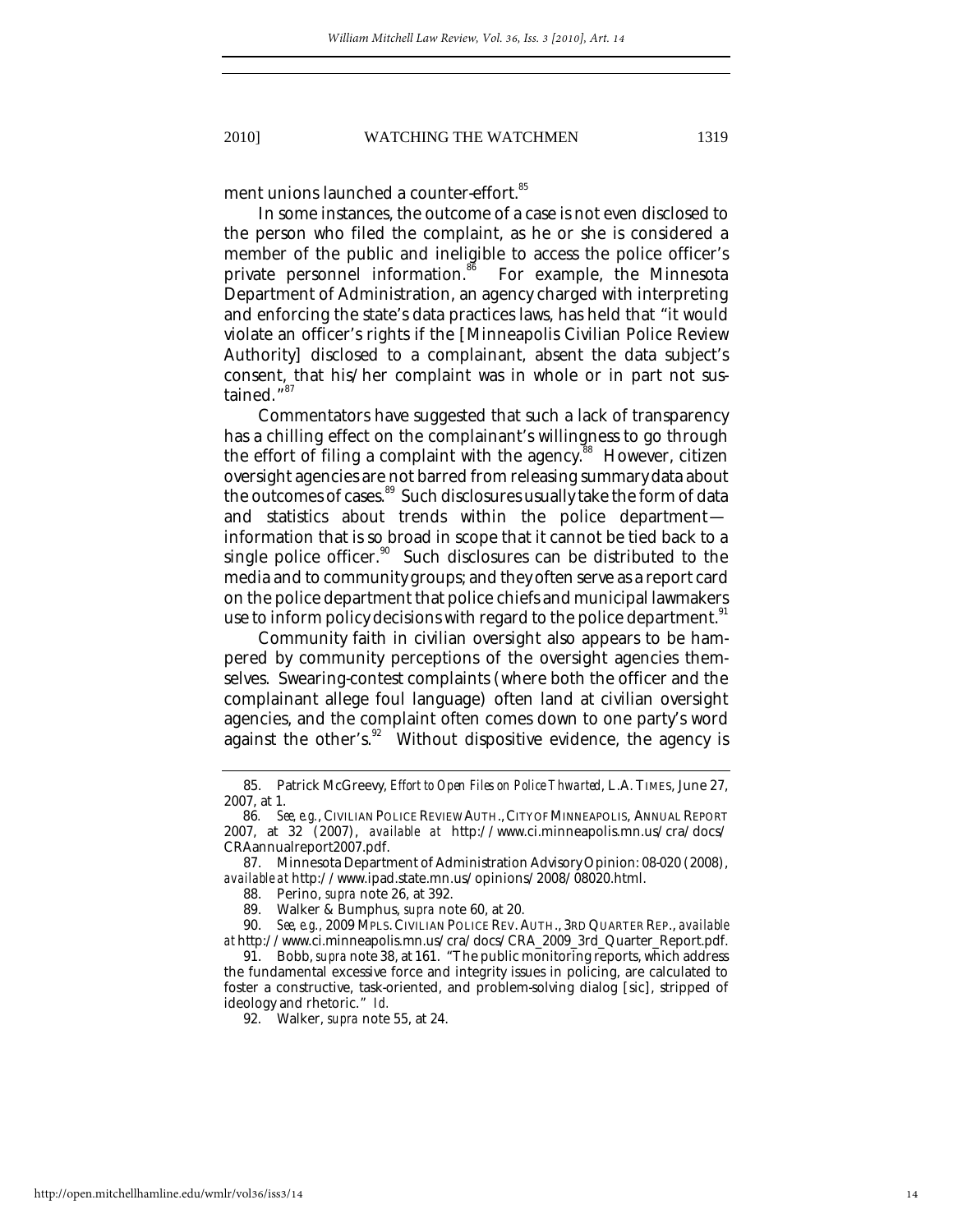reluctant to sustain the citizen's complaint and the agency's record of holding officers accountable begins to look no more impressive than the police department's internal affairs unit.  $\scriptstyle^{93}$ 

Douglas Perez also observes that civilian review boards may fall short of their potential because the citizen adjudicators—after spending time with police officers—may begin to adopt the police officer's perspective in the same way that internal affairs investigators supposedly do, leading to leniency with errant cops.<sup>94</sup>

Further complicating the reputations of civilian review boards is the chance that the adjudicators may be made up of "vociferous, radical elements of the community . . . [who use] complaint hearings and policy hearings as platforms to espouse political rhetoric aimed at the police department, at police in America, and even at 'the establishment' generally."<sup>95</sup>

Annette Gordon-Reed notes that civilian oversight is also challenged merely by its status as an overseer of another agency: it is only natural to chafe at being "overseen," because this imputes an assumption that the person under scrutiny is prone to dishonesty or incompetence.<sup>36</sup> She observes further that "only a minority of agencies are ever subjected to this type of outside scrutiny."<sup>97</sup>

The unique nature of law enforcement seems to deepen the sting of oversight: not only are police officers highly trained practitioners, they work in a field where they regularly face life-threatening dangers to keep the public safe.<sup>98</sup> Rebelling at the idea of non-sworn watchmen—who presumably have never faced the dangerous situations that police officers face on a daily basis—appears to be both natural and justifiable.<sup>99</sup>

#### *D. A Halftime Summation*

As the foregoing suggests, civilian oversight is not a cure-all. But the numerous and serious flaws of civilian review have not operated to

<sup>93</sup>*. Id.*

 <sup>94.</sup> PEREZ, *supra* note 52, at 155.

<sup>95</sup>*. Id*. at 155–56.

 <sup>96.</sup> Annette Gordon-Reed, *Watching the Protectors: Independent Oversight of Municipal Law Enforcement Agencies*, 40 N.Y.L. SCH. L. REV. 87, 98 (1995).

<sup>97</sup>*. Id*.

<sup>98</sup>*. See* ANTHONY BOUZA, POLICE UNBOUND:CORRUPTION,ABUSE, AND HEROISM BY THE BOYS IN BLUE (2001); MICHAEL W. QUINN, WALKING WITH THE DEVIL: THE POLICE CODE OF SILENCE (2005) (offering excellent narrative accounts of the dangers of policing).

<sup>99</sup>*.* BOUZA, *supra* note 98, at 257-59.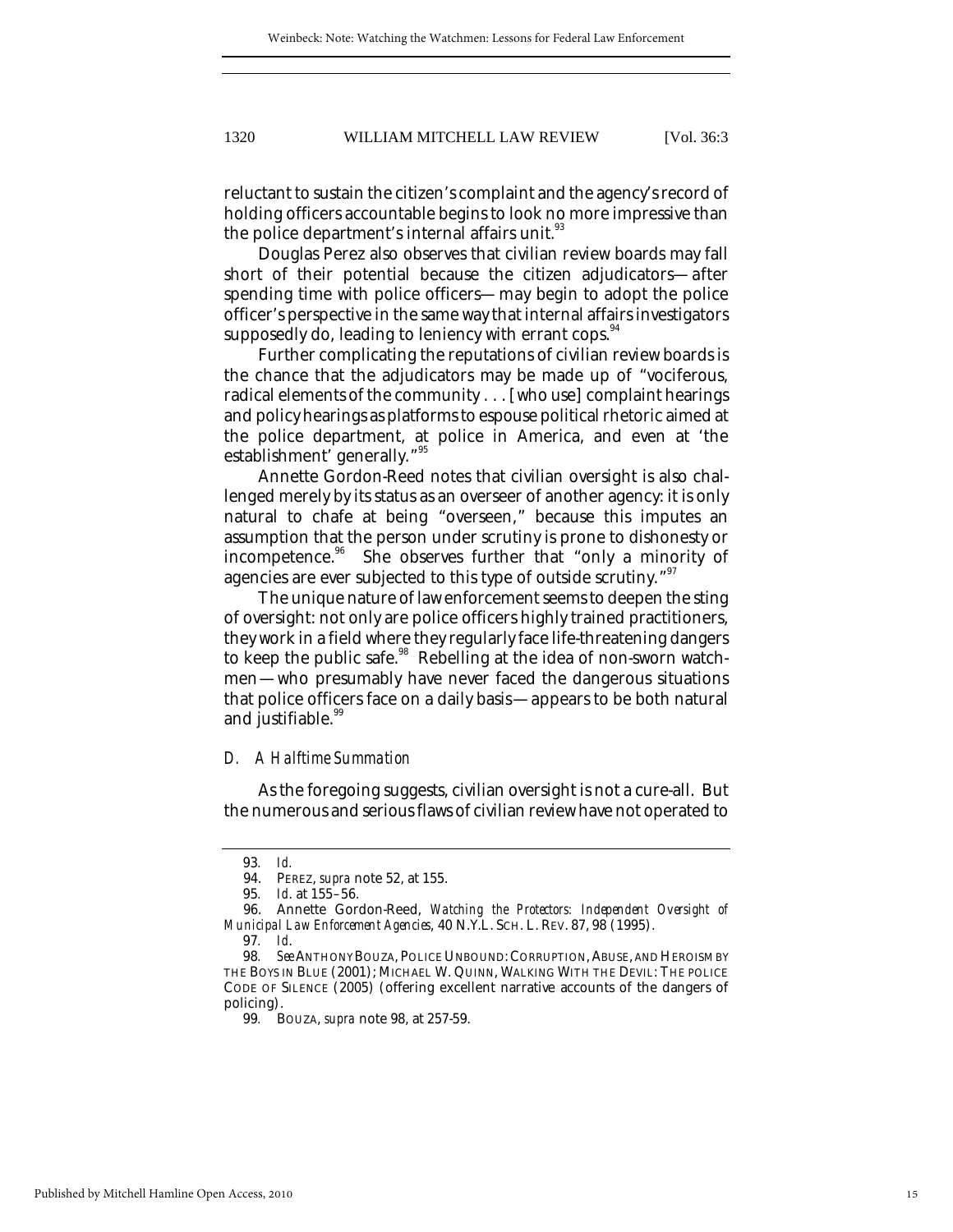stem its growth. About eighty percent of the police departments in the fifty largest American cities have some form of oversight, $100$  and civilian review continues to expand domestically and internationally.<sup>101</sup>

Further expansion of civilian review would likely benefit from an approach that is more responsive to the mistakes of the past. Many of the challenges discussed above that have burdened civilian review appear to be avoidable simply by taking certain steps at the front end: selecting the civilian overseers with great care, mandating a robust disciplinary requirement, and creating systems that can track the success of the oversight agency.

As Sam Walker has noted, federal law enforcement agencies have been "conspicuously absent from the oversight movement."<sup>102</sup> Could the federal exception to civilian review be overcome if oversight agencies had a better arsenal of fail-safes? Regardless of the reason for federal non-participation in civilian review, it appears that the current approach to addressing misconduct by federal officers is inadequate.

#### III. FEDERAL LAW ENFORCEMENT OVERSIGHT TODAY

#### *A. Misconduct is Present*

The FBI has been at the center of many firestorms for agent misconduct. A 2004 study by the bureau revealed that FBI agents had been found to have committed rape, attempted murder, bribery, and extortion.<sup>103</sup> Other reports have revealed a disparity between how discipline is imposed when senior-level agents commit acts of misconduct versus junior-level agents.<sup>104</sup>

The agency has also gained notoriety for its approach to whistleblowers, and the need for reform has been well publicized, especially by Iowa Senator Charles Grassley.<sup>105</sup> In 2007, a federal jury in Minneapolis awarded Jane Turner, a 25-year veteran of the FBI,

 <sup>100.</sup> WALKER, *supra* note 3, at 40.

<sup>101</sup>*. Id.* at 41.

<sup>102</sup>*. Id.*

 <sup>103.</sup> Jerry Seper, *FBI Disciplined 77 Agents Over 14-Year Period: Crimes Included Bribery and Rape*, WASH. TIMES, Feb. 20, 2004, at A5.

 <sup>104.</sup> Dan Eggen, *Report: Brass Behaving Badly: Most Managers Got Lighter Discipline Than Subordinates*, WASH. POST, Nov. 14, 2003, at A8.

<sup>105</sup>*. See, e.g.,* Dan Browning, *Accounting Sought from FBI Director: Iowa Sen. Grassley Wants to Know How Many Supervisors Have Been Disciplined for Retaliation, and if Three in Particular Played a Part in a St. Paul Agent's Case,* STAR TRIB.(MINNEAPOLIS), Feb. 28, 2007, at 4B.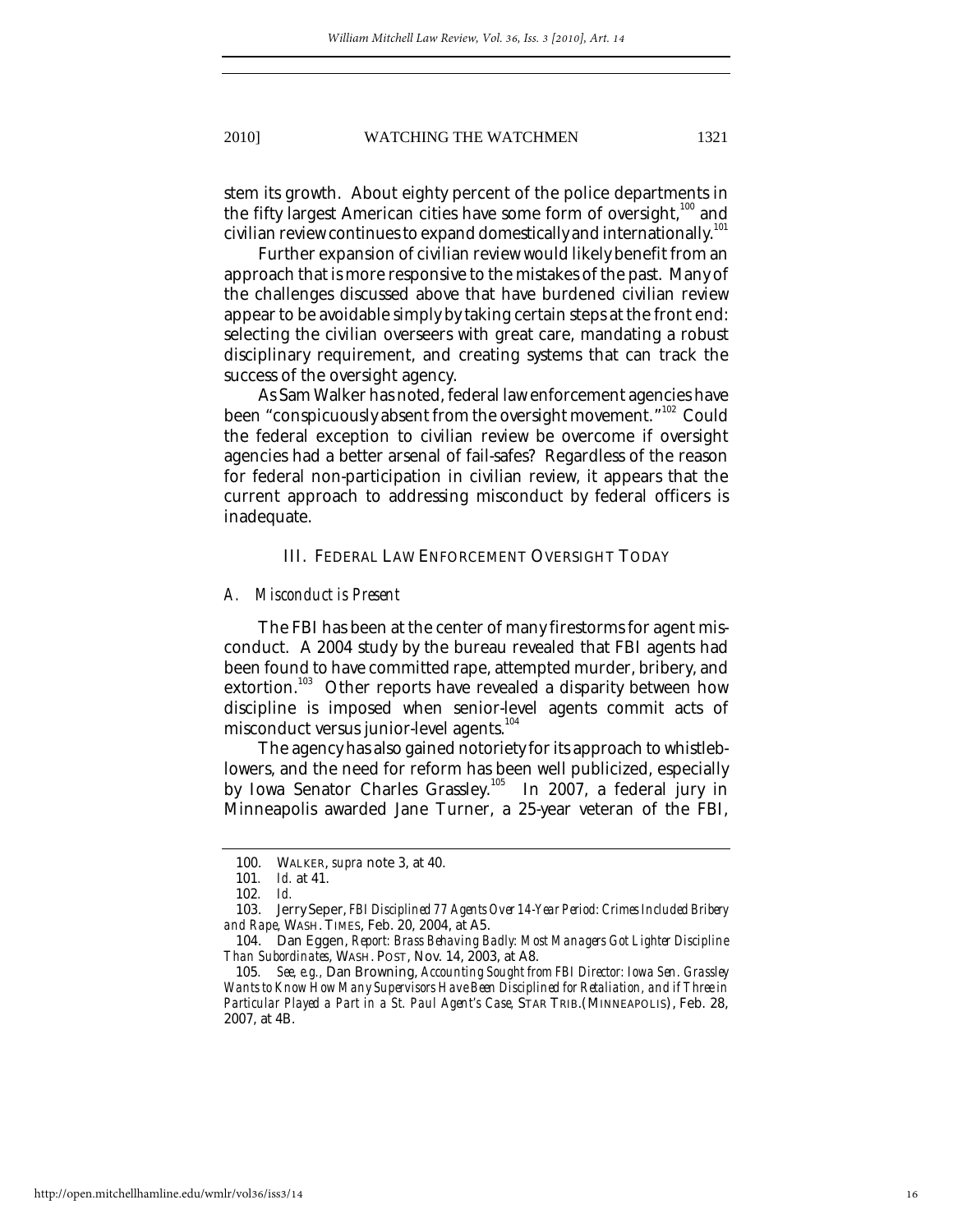\$565,000 after she prevailed on claims of retaliation by superiors.<sup>106</sup> Turner alleged that her superiors required her to transfer to another office in retaliation for an equal-employment opportunity lawsuit she had filed, and for reporting an FBI agent who took a Tiffany crystal globe found in the wreckage of the World Trade Center towers after September 11, 2001. $^{107}$ 

Advocates of whistleblower reform have been disappointed by the actions of President Barack Obama, who promised to reform federal whistleblowing policies when he was elected president.<sup>108</sup> But when the president signed an economic stimulus package in February 2009, whistleblower provisions had been stripped from the law.<sup>109</sup>

#### *B. How FBI Oversight is Currently Carried Out*

The FBI has nearly 33,000 employees, almost 14,000 of which are special agents.<sup>110</sup> The agency's system for handling complaints is aimed almost exclusively at complaints arising from within the agency (that is, complaints raised by other FBI employees).<sup>111</sup> The agency's website provides no information for a member of the public to file a complaint.<sup>112</sup>

When an FBI employee raises a concern about another employee's conduct, the complaint triggers a multi-step investigative process.113 When an FBI official receives a complaint, the agency's policy requires that the complaint be sent to the Department of Justice's Office of Inspector General (OIG).<sup>114</sup> Normally, the OIG will refer the case back to the FBI to carry out the investigation, unless the complaint involves criminal misconduct or high-level FBI administra-

114*. Id.* at 2.

 <sup>106.</sup> Jerry Seeper, *Senator Presses FBI for Disciplining,* WASH.TIMES, Feb. 28, 2007, at A4.

<sup>107</sup>*. Id.*

 <sup>108.</sup> Joe Davidson, *Whistleblower Advocates Disappointed but Determined*, WASH.POST, Feb. 17, 2009.

<sup>109</sup>*. Id*.

 <sup>110.</sup> Federal Bureau of Investigation, About Us—Quick Facts*,* http://www.fbi.gov/quickfacts.htm (last visited Mar. 16, 2010).

<sup>111.</sup> GRIFFIN B. BELL & LEE COLWELL, STUDY OF THE FBI'S OFFICE OF PROFESSIONAL RESPONSIBILITY 12 (2004), *available at* http://www.fbi.gov/publications/opr/ bellreport.pdf.

 <sup>112.</sup> FBI, Federal Bureau of Investigation Homepage, http://www.fbi.gov (last visited Jan. 28, 2010).

<sup>113.</sup> OFFICE OF THE INSPECTOR GEN. EVALUATIONS AND INSPECTIONS DIV., U.S. DEP'T OF JUSTICE, Office of the Inspector General Evaluation and Inspections Division, REVIEW OF THE FEDERAL BUREAU OF INVESTIGATION'S DISCIPLINARY SYSTEM*,* (May 2009), at ii, *available at* http://www.justice.gov/oig/reports/FBI/e0902/final.pdf.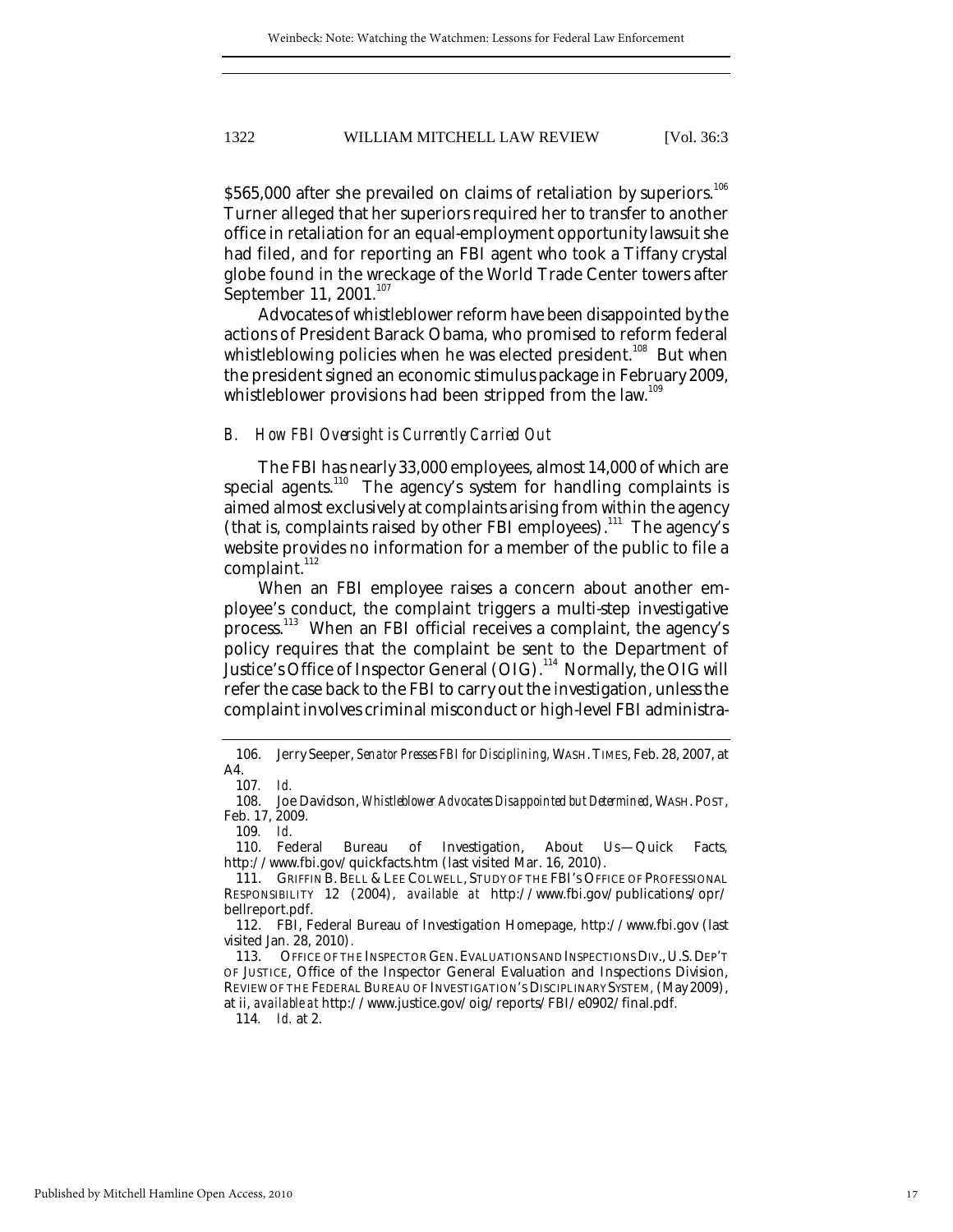tors.<sup>115</sup> Cases that are referred back to the FBI are sent to the agency's Internal Investigations Section in the Inspections Division, where the investigation is carried out by either internal affairs staff or by staff members in the field who are assigned to the special investigation.<sup>116</sup> Upon completion of the investigation, the case is sent to the FBI's Office of Professional Responsibility (OPR) and the OPR decides what—if any—discipline to impose.<sup>1</sup>

The FBI's complaint investigation process structurally resembles the process that a local police department would follow for an internal affairs investigation.<sup>118</sup>

Congressional oversight has been another, frequently employed method of overseeing federal intelligence and law enforcement agencies.<sup>119</sup> However, congressional review of the work of federal agencies has been problematic: first, because it tends to be political; and second, because it tends to be unpredictable. As Sidney Shapiro notes in his commentary on reduced effectiveness of congressional oversight of regulatory policy:

Congress employs a variety of monitoring and reporting methods, but the efficacy of those approaches has been limited because . . . they have been tied to a fire alarm approach. . . . In fire alarm oversight, legislators depend on third parties to call to their attention agency policies that

 119. Douglas Kriner, *Can Enhanced Oversight Repair "The Broken Branch"*, 89 B.U. L.REV. 765, 773 (2009) ("Congress has repeatedly turned to the oversight and investigative powers of its committees to police the executive branch. And, at least anecdotally, when Congress wields its oversight powers forcefully, it can lead to genuine changes in public policy.").

<sup>115</sup>*. Id.*

<sup>116</sup>*. Id.* at 3.

<sup>117</sup>*. Id.*

<sup>118</sup>*. See, e.g.,* MINNEAPOLIS POLICE DEPT. INTERNAL AFFAIRS UNIT, CITY OF INNEAPOLIS, 2008 ANNUAL REPORT 9 (2008), *available at* MINNEAPOLIS, 2008 ANNUAL REPORT 9 (2008), *available at*  http://www.ci.minneapolis.mn.us/police/about/docs/IADAnnualReport2008.pdf.In Minneapolis, a complaint to internal affairs is first reviewed by the city attorney to determine whether the alleged misconduct merits criminal charges. *See id.* at 11. If the city attorney declines pursuing charges, the case goes back to internal affairs where officers assigned to the unit conduct an investigation. *Id.* Upon completion of the investigation, the internal affairs unit may propose discipline. *Id.* Imposition of discipline must be approved by the chief of police or an administrator selected by the chief. *Id.* The process used by the FBI is also roughly similar to the oversight process used by the Central Intelligence Agency (CIA). *See* A. John Radsan, *Sed Quis Custodiet Ipsos Custodes: The CIA's Office of General Counsel?*, 2 J. NAT'L SEC. L. & POL. 201, 210 (2008). The CIA complaint process differs from the FBI internal oversight process because a complaint to the CIA's Office of General Counsel may lead the complaining employee to being called to testify before a congressional committee. *See id.* at 211.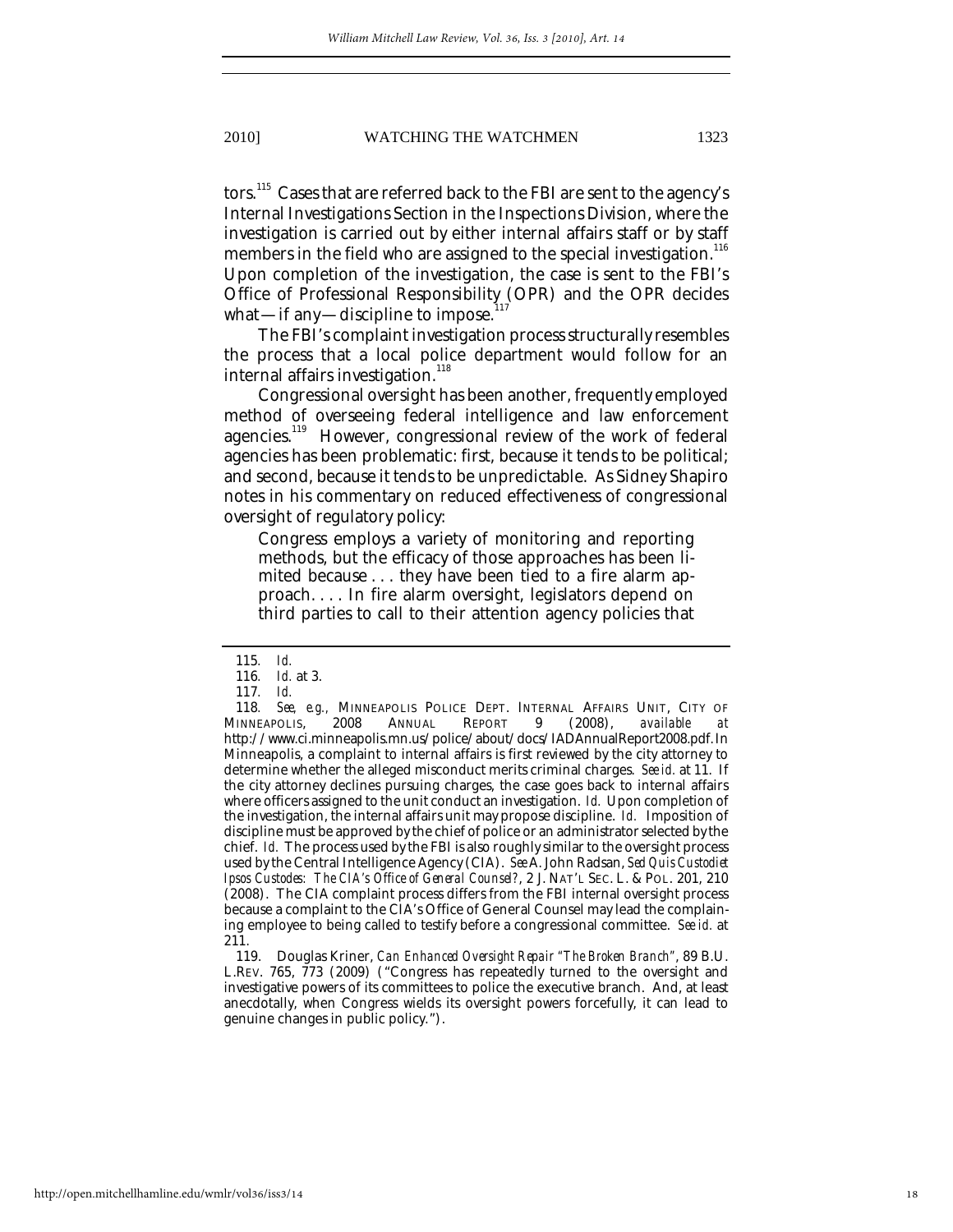deviate from congressional preferences. . . . Fire-alarm oversight has the potential to generate favorable publicity without requiring a substantial time commitment from legislators, which permitted them to emphasize more politically profitable activities such as passing legislation. This approach did not result in systematic oversight, however.<sup>120</sup>

Political partisanship is also thought to contribute to the unpredictability of congressional oversight.<sup>121</sup> In December 2005, the *New York Times* reported on unauthorized wiretaps by the National Security Agency (NSA).<sup>122</sup> At the time, a Republican president occupied the White House and a Republican majority operated in both houses of Congress.<sup>123</sup> Political pressure exerted by both the executive branch and Republican party leaders stifled congressional oversight of the NSA's actions.<sup>124</sup> Congress eventually passed the Terrorist Surveillance Act of 2006, which greatly loosened the restrictions on the NSA to seek approval before conducting a wiretap. $^{125}$ 

In some respects, Congress operates as a form of civilian oversight since congressional representatives are not law enforcement agents; $126$  they are non-sworn civilians who are in a position (by virtue of their power to control commerce and declare war) to oversee the law enforcement and intelligence-gathering activities of the government.<sup>127</sup> However, Congress's interest in providing robust oversight has ebbed and flowed throughout history, with robust congressional

 <sup>120.</sup> Sidney A. Shapiro, *Political Oversight and the Deterioration of Regulatory Policy*, 46 ADMIN. L. REV. 1, 10 (1994).

 <sup>121.</sup> Kriner, *supra* note 119, at 784.

 <sup>122.</sup> James Risen & Eric Lichtblau, *Bush Lets U.S. Spy on Callers Without Courts*, N.Y. TIMES, Dec. 16, 2005, at A1.

 <sup>123.</sup> Although this incident involved a Republican president and a Republican Congress, I found no literature that would suggest that intelligence misconduct has anything to with whether either party controls both the executive and legislative branches and, if so, which party controls.

 <sup>124.</sup> Tara M. Sugiyama & Marisa Perry, *The NSA Domestic Surveillance Program: An Analysis of Congressional Oversight During an Era of One-Party Rule*, 40 U. MICH. J. L. REFORM 149, 171 (2006).

<sup>125</sup>*. Id.*

<sup>126</sup>*. See* PATRICK LEAHY,CHARLES GRASSLEY &ARLEN SPECTER,FBIOVERSIGHT IN THE 107TH CONGRESS BY THE SENATE JUDICIARY COMMITTEE:FISAIMPLEMENTATION FAILURES, 4–5(2003), *available at* http://www.cdt.org/security/usapatriot/030200fisafailures.pdf (FBI and the individual liberties of citizens are both benefited by the external oversight of Congress).

 <sup>127.</sup> David Everett Colton, Comment, *Speaking Truth to Power: Intelligence Oversight in an Imperfect World*, 137 U. PA. L. REV. 571, 590 (1988) ("Congress's right to oversee the Executive's conduct of intelligence activities is rooted in the congressional powers enumerated in the Constitution, and in Congress's broad investigatory power as recognized by the Court.").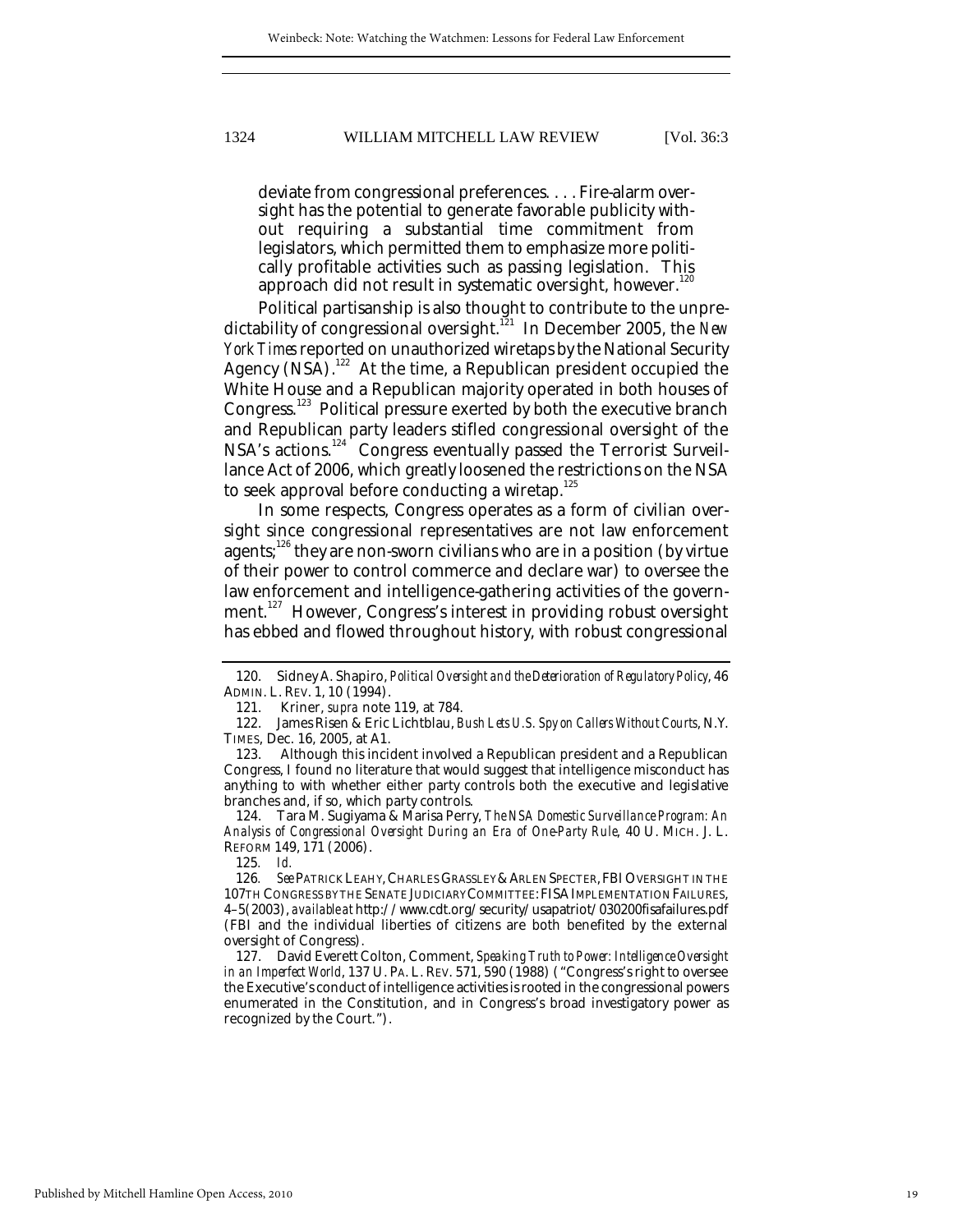action usually coming in reaction to cataclysmic failures of the law enforcement (and intelligence) community.<sup>128</sup>

Although the judicial branch of government may offer some measure of oversight to the FBI, its reach is often limited by statutory deference to security-based priorities.<sup>129</sup> Constitutional challenges to legislation, such as the PATRIOT Act, may curb law enforcement wrongdoing by bringing about systemic change.<sup>130</sup> But other types of efforts to seek judicial redress—through tort litigation, for example—often fail to work as preventative measures because governmental leaders usually lack the coordination to respond systemically to the lawsuits.<sup>131</sup> As Samuel Walker observes, "Academic studies of the strategy [of tort litigation] have generally found little direct impact on police reform. The flaw in the strategy appears to be the assumption that public officials will act in a rational and coordinated manner in response to rising litigation costs."<sup>132</sup>

Moreover, criminal prosecutions of errant law enforcement officers are also considered to be ineffective.<sup>133</sup> Prosecutors—by the nature of their work—have close relationships with law enforcement

<sup>128</sup>*. Compare* Christopher M. Ford, *Intelligence Demands in a Democratic State: Congressional Intelligence Oversight*, 81 TUL. L. REV. 721, 725 (2007) ("[The few past instances] of congressional action followed a similar pattern: long periods of executive autonomy punctuated by short bursts of congressional oversight grounded in public revelations of impropriety or illegality in the Intelligence Community."), *with* Colton, *supra* note 127, at 582–89 (describing three phases of congressional oversight from the 1970s to the 1990s that roughly correspond to the three phases of the interrelationship between the executive and congressional powers described by Justice Jackson in *Youngstown Sheet & Tube Co. v. Sawyer*, 343 U.S. 579, 634 (1952) (Jackson, J., concurring)).

<sup>129</sup>*. See, e.g.*, Stephen J. Schulhofer, *The New World of Foreign Intelligence Surveillance*, 17 STAN. L. & POL'Y REV. 531, 559 (2006) (observing that judicial oversight of document-production regimes available to the FBI under the PATRIOT Act largely bar judicial oversight because the only threshold requirement for a document demand is the FBI's self-certification that it is acting in good faith); Daniel J. Solove, *Reconstructing Electronic Surveillance Law,* 72 GEO. WASH. L. REV. 1264, 1296 (2004) (observing that electronic surveillance laws do not give the judicial branch enough oversight authority).

<sup>130</sup>*. See* Hillary & Kubasek, *supra* note 20, at 66 (discussing a constitutional challenge to section 215 of the PATRIOT Act).

 <sup>131.</sup> Alison L. Patton, Note, *The Endless Cycle of Abuse: Why 42 U.S.C. § 1983 is Ineffective in Deterring Police Brutality*, 44 HASTINGS L.J. 753, 775–76 (1993) ("[C]ity governments approach civil suits against individual officers or the police department defensively, rather than addressing the larger social issues underlying the suits. Local officials are constrained by social, political and economic factors that militate against any active pursuit of police reform.").

 <sup>132.</sup> Walker, *supra* note 55, at 18.

 <sup>133.</sup> Walker, *supra* note 55, at 19.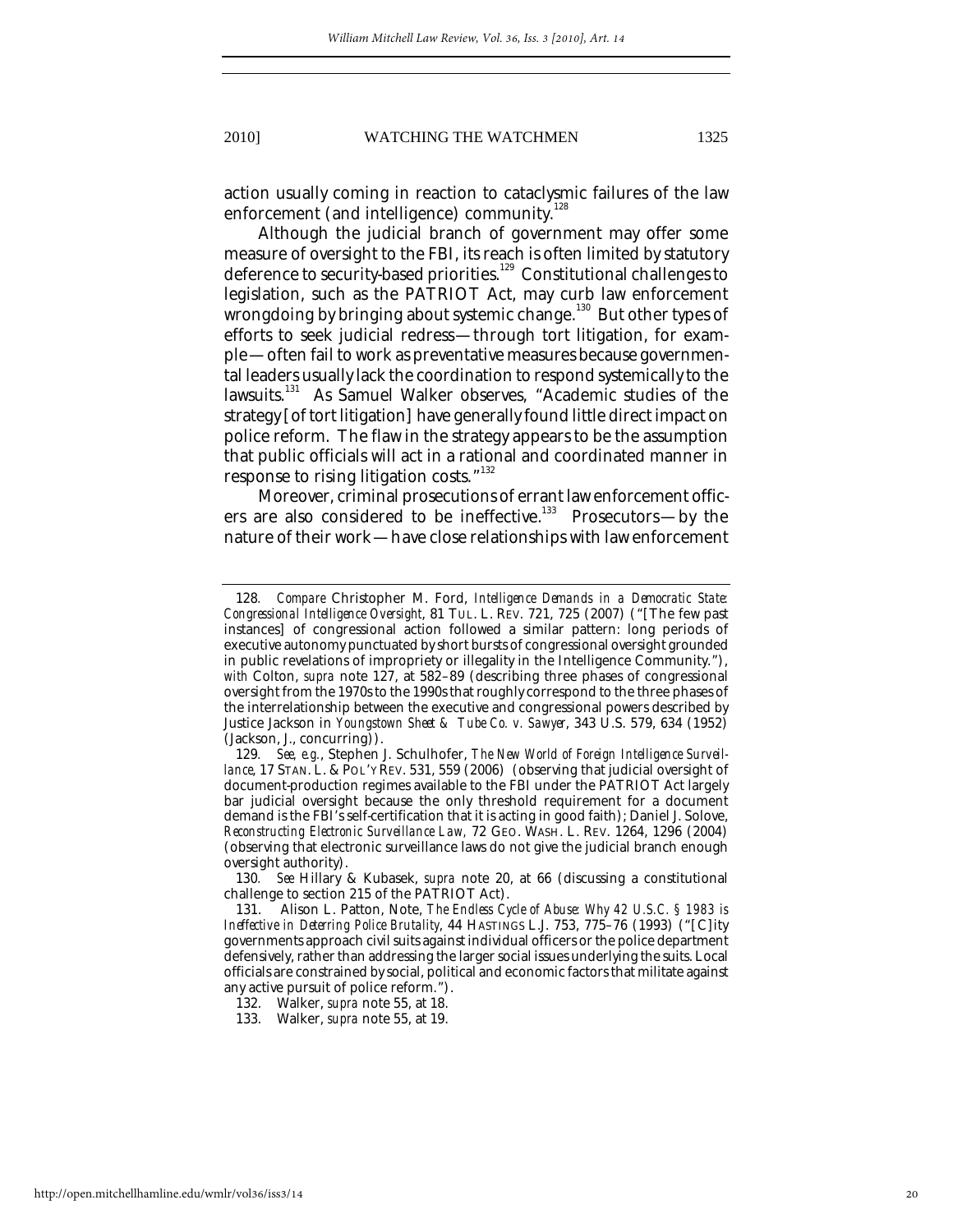officers.<sup>134</sup> Proving criminal intent beyond a reasonable doubt is a difficult task given the easy defense for a law enforcement agent that he or she faced a physical risk.<sup>135</sup> And, finally, juries and judges tend to be highly deferential to law enforcement officers.<sup>136</sup>

## *C. The President's Intelligence Oversight Board: A Closer Fit?*

According to Amnesty International, the FBI is not subject to any civilian oversight. $137$  While this is functionally true, it is technically incorrect in at least one respect: in 1956, President Dwight D. Eisenhower established the President's Foreign Intelligence Advisory Board (PFIAB),<sup>138</sup> and, in 1976, President Gerald Ford established a subcommittee of the board known as the Intelligence Oversight Board.<sup>139</sup> PFIAB's purpose is to assess the "quality, quantity, and adequacy of intelligence collection, of analysis and estimates, and of counterintelligence and other intelligence activities."<sup>140</sup>

The Intelligence Oversight Board was a reaction by President Ford to public disclosure of domestic spying operations by the CIA aimed at disrupting antiwar efforts during the Nixon administration.<sup>141</sup> After the disclosures, President Ford appointed Vice President Nelson Rockefeller to head a commission charged with investigating the CIA's domestic spying operations.<sup>142</sup> The Rockefeller Commission reported back to the President with several recommendations for

 138. Christine E. Hinrichs, Student Essay, *Flying Under the Radar of an Unnecessary Intelligence Watchdog: A Review of the President's Foreign Intelligence Advisory Board*, 35 WM. MITCHELL L. REV. 5109, 5110 (2009).

 140. Exec. Order No. 12,863, 3 C.F.R. §§ 632, 632–33 (1993). Just as the Intelligence Oversight Board has been accused of suffering from shortcomings, the PFIAB also has been under fire because it has no requirement of regular meetings, the appointees to the board are political allies of the President and do not necessarily have a particular skill in the intelligence field, and it has a history of tension with members of the intelligence community. Hinrichs, *supra* note 138, at 5113–14. Because the Intelligence Oversight Board is a subcommittee of the PFIAB (and because its members not only have oversight of intelligence-gathering operations, but also the more controversial issue of acts of intelligence-gathering misconduct), it is unlikely to have a reputation better than that of the PFIAB as a whole.<br>141. See Ford, *supra* note 128, at 739.

141. *See* Ford, *supra* note 128, at 739.

<sup>134</sup>*. Id.*

<sup>135</sup>*. Id.*

<sup>136</sup>*. Id*.

 <sup>137.</sup> AMNESTY INT'L, UNITED STATES OF AMERICA: RIGHTS FOR ALL 25 (1998), http://www.amnesty.org/en/library/ (go to bottom of page and type "AMR 51/035/1998" into the "AI Index" search field).

 <sup>139.</sup> Exec. Order No. 11,905, 3 C.F.R. § 90 (1976).

 <sup>142.</sup> Ford, *supra* note 128, at 745.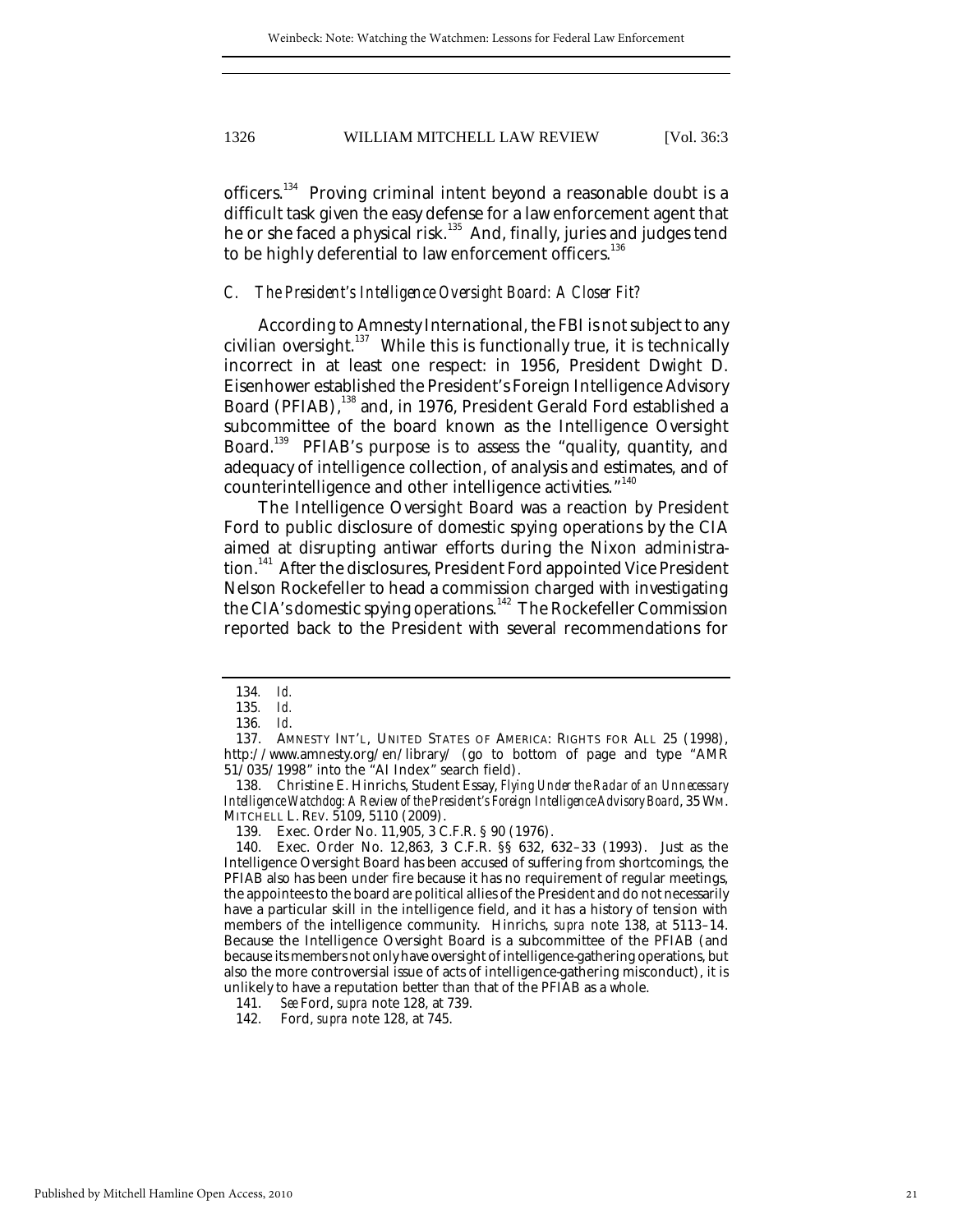bringing more oversight to the intelligence committee.<sup>143</sup> As a consequence, the President signed an executive order regulating multiple aspects of American intelligence-gathering services.<sup>144</sup>

Any member who qualifies to serve on the President's Foreign Intelligence Advisory Board can also serve on the Intelligence Advisory Board.<sup>145</sup> To be appointed to the foreign intelligence board, "one must only be a trustworthy and distinguished citizen and be appointed by the President—knowledge of intelligence issues is not a prerequisite."<sup>146</sup> The purpose of the Intelligence Advisory Board is to inform the President and the Attorney General of intelligence  $misconduct.<sup>147</sup>$ 

During the Clinton administration, the board disapproved of the administration's policy of allowing arm shipments from Iran to Bosnia, and it complained that the CIA had a policy of employing known torturers and killers as informants in Latin America.<sup>148</sup> During the first two years of the administration of President George W. Bush, the Intelligence Oversight Board was mute because the President had not appointed its membership. $^{149}$ 

President Bill Clinton armed the Intelligence Oversight Board with the authority to report misconduct by intelligence officers directly to the Attorney General, but that authority was removed by President Bush in February 2008 and, instead, misconduct was reported directly to the President.<sup>150</sup> To the satisfaction of some commentators, President Obama recently signed an executive order restoring the board's power to report misconduct directly to the

 <sup>143.</sup> *Id.*

Id. ("[Executive Order 11,905 was] the first publicly known regulation concerning the operation and function of the Intelligence Community.").

 <sup>145.</sup> Exec. Order No. 11,905, s*upra* note 139.

 <sup>146.</sup> Hinrichs, *supra* note 138, at 5110. Executive Order 11,905 calls for the members of the three-member Intelligence Oversight Board to "be from outside the Government and be qualified on the basis of ability, knowledge, diversity of background and experience." Exec. Order No. 11,905, s*upra* note 139.

 <sup>147.</sup> John Solomon, *In Intelligence World, A Mute Watchdog*, WASH. POST, July 15, 2007, http://www.washingtonpost.com/wp-dyn/content/article/2007/07/14/ AR2007071400862.html.

<sup>148</sup>*. Id*.

<sup>149</sup>*. Id*. (reporting that once the members of the Intelligence Oversight Board were appointed by President Bush, the body issued no findings for five-and-a-half years, despite public revelations by the FBI of hundreds of acts of intelligencegathering misconduct).

 <sup>150.</sup> Charlie Savage, *Obama Order Strengthens Spy Oversight*, N.Y. TIMES, Oct. 30, 2009, at A16.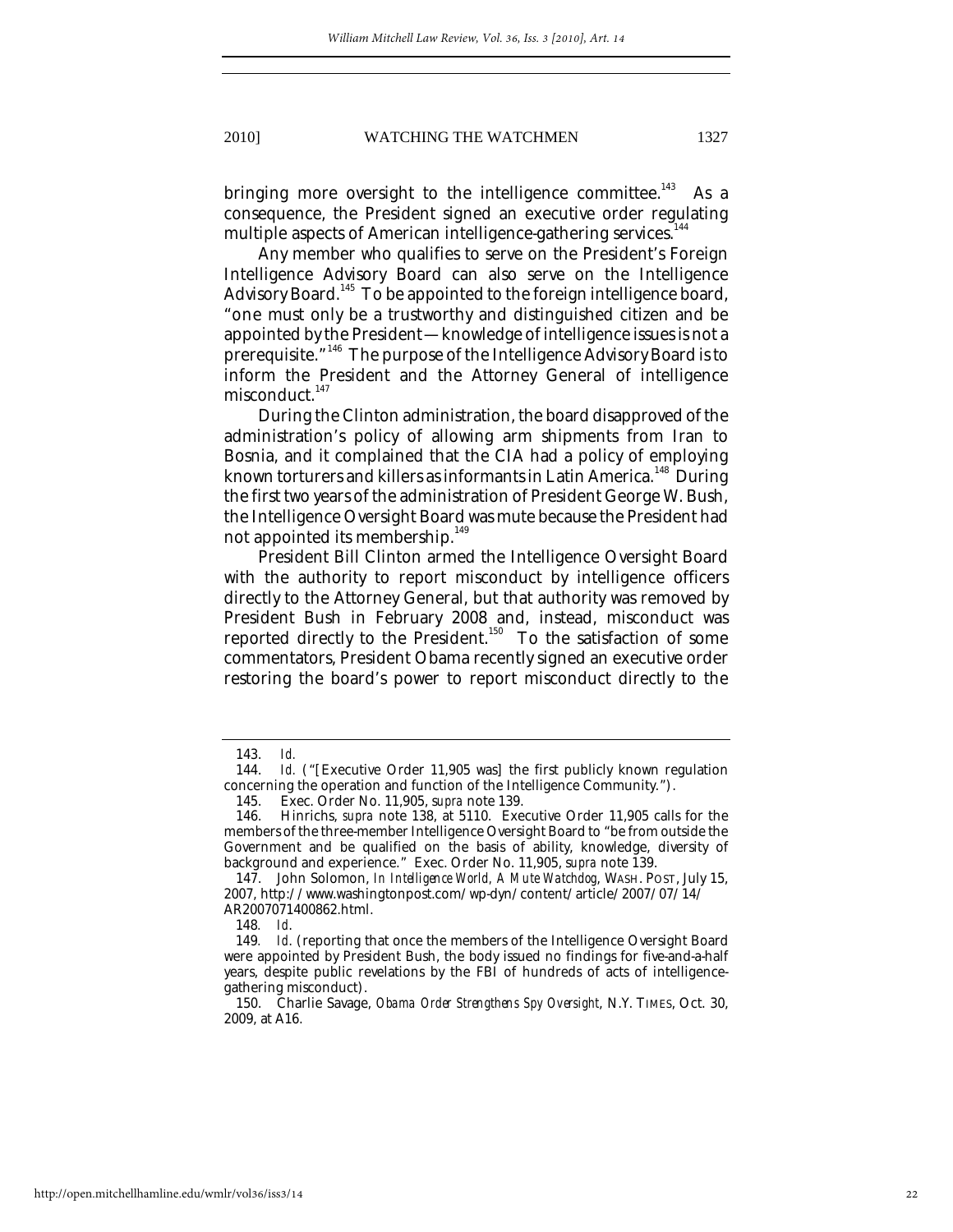Attorney General.<sup>151</sup> However, once misconduct is reported to the Attorney General by the Intelligence Oversight Board, no investigative action is required by the Justice Department.<sup>152</sup> Moreover, the board was appointed nearly a year after President Obama took office, and it is still unclear what its modus operandi will be.<sup>153</sup>

IV. CIVILIAN OVERSIGHT AT THE FEDERAL LEVEL

#### *A. Civilian Oversight Has Been Met With Suspicion But Has Promise*

With the expansion of the authority of federal law enforcement agents, the federal government's authority to affect the rights of U.S. citizens has expanded greatly. As noted above, this expansion in power has been accompanied by what appears to be an increase in violations of individual rights. Few Americans would have believed a decade ago that today our society would be engaging in a serious debate about the efficacy of torture and the legitimacy of wiretaps. Issues that had long appeared to have been settled in favor of individual rights are in play again.

The national security arguments for the expansion of federal law enforcement authority are persuasive. But as the balance of power shifts away from the people and towards the policymakers at Langley and Quantico, calls for greater oversight are also persuasive. Federal policymakers have been remiss in not establishing new avenues of oversight and strengthening existing avenues.

Historically, civilian oversight of law enforcement has been treated with suspicion by the FBI. J. Edgar Hoover, the former head of the FBI, said that he thought communists were behind civilian review boards.<sup>154</sup> The Intelligence Oversight Board has largely operated as window dressing; although President Obama has restored

<sup>151</sup>*. Id*. ("Suzanne E. Spaulding, a former deputy counsel at the Central Intelligence Agency . . . praised Mr. Obama for partly rolling [President Bush's changes] back. 'What this does is to restore some of the independence to this advisory board, and that's very important,' she said.").<br>152.  $Id$ .

<sup>152</sup>*. Id*.

 <sup>153.</sup> Josh Gerstein, *Under the Radar: Where's the PIAB*, POLITICO, Jan. 7, 2010, http://www.politico.com/blogs/joshgerstein/0110/Wheres\_the\_PIAB.html.

 <sup>154.</sup> PEREZ, *supra* note 52, at 125 ("As Hoover put it, 'Their altruistic mouthings are a front and a sham[,] for they have already prejudged law enforcement as an enemy to their nihilistic cause. Their real objective is to intimidate and harass police.'"). It is ironic, however, to consider Hoover's comments in light of the role that the FBI often plays today investigating claims of police officer misconduct that have been referred to the bureau by local prosecutors wary of appearing to have a conflict of interest.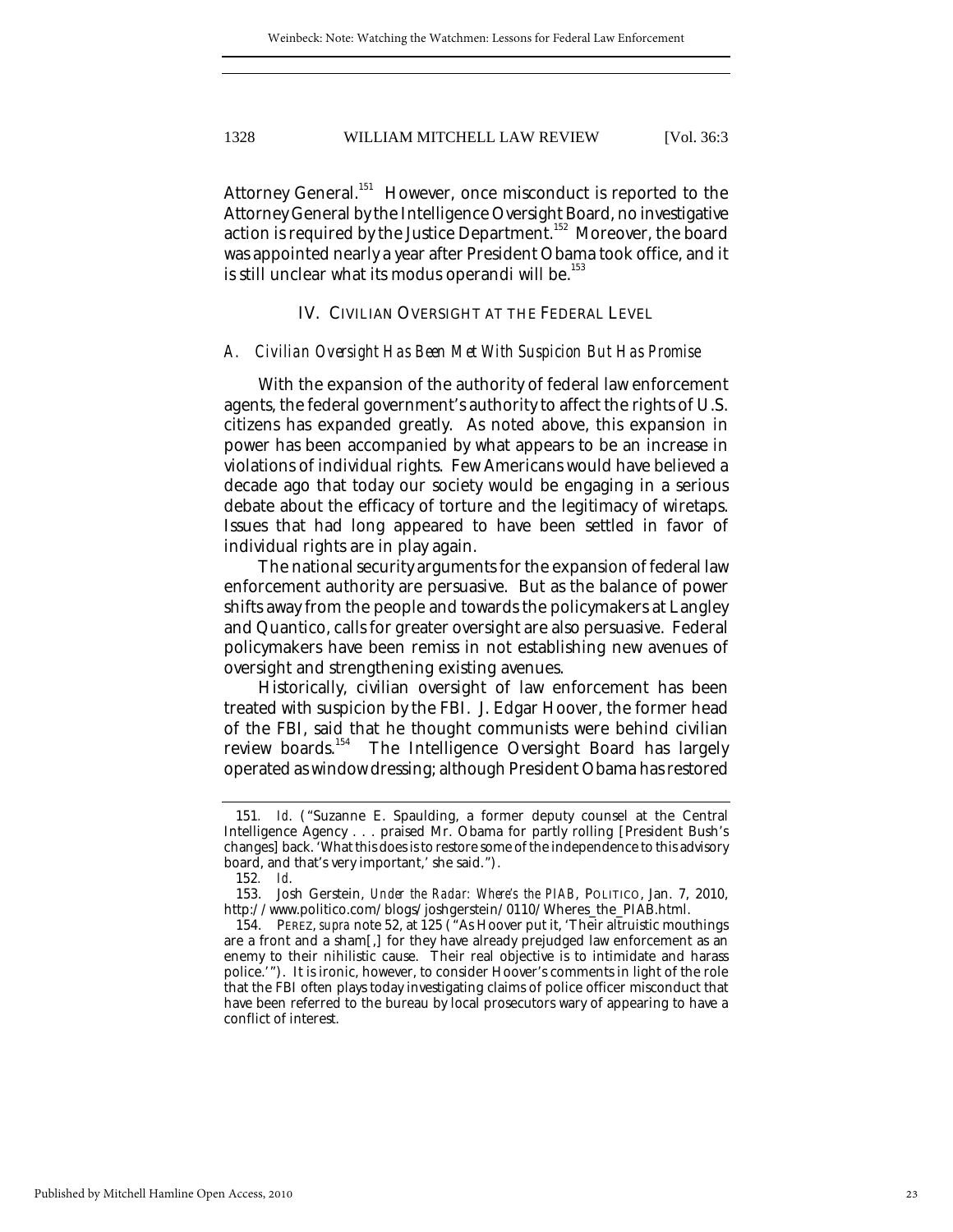some of its prior power, even at the zenith of its authority, the board commanded little respect.<sup>155</sup>

However, an oversight scheme that takes into account the pitfalls that have befallen municipal agencies may have a greater chance of success. Unfortunately, there has been a paucity of commentary on creating a mechanism for civilian oversight of federal intelligence and law enforcement.<sup>156</sup> One commentator, in proposing a model of civilian oversight for the U.S. Immigration and Naturalization Service, suggests a "bipartisan commission made up of Presidential appointees [that] would be responsible for investigating individual complaints of civil rights violations by immigration officials or customs agents and making disciplinary and policy recommendations."<sup>157</sup>

#### *B. The Need for Civilian Oversight*

The individual rights being threatened by the expansion of federal law enforcement authority are deeply personal. Installing a robust system of civilian oversight makes philosophical sense: when the most precious individual rights are being affected, it becomes imperative for the citizens to be at the table to influence the conversation.

 <sup>155.</sup> Daniel B. Silver, *The Uses and Misuses of Intelligence Oversight*, 11 HOUS.J.INT'L L. 7, 14–15 (1988) ("To date, however, the public image of [the Intelligence Oversight Board] fails to inspire confidence that it is a strong organ of internal executive branch oversight. The Board is made up of part-time members and has virtually no staff. It is hard to conceive, given the limitations on its resources, that it can play a forceful role."). Notably, Silver's comments about the Intelligence Oversight Board echo the complaints that commentators often have about local civilian oversight boards. *See, e.g.,* Walker, *supra* note 55, at 23–24 ("External oversight agencies fail for a variety of reasons unrelated to the underlying concept of citizen oversight. Some fail because they lack the authority to accomplish their stated objectives. . . . Others fail because of a lack of resources: e.g., not having sufficient number of investigators relative to the size of the police department and the complaint caseload. . . . Others fail because of a lack of political support. . . .").

<sup>156</sup>*. But see* Stephen A. Rosenbaum, *Keeping an Eye on the I.N.S.: A Case for Civilian Review of Uncivil Conduct,* 7 LA RAZA L.J. 1, 5 (1994) (describing a scheme for installing a system of civilian oversight at the U. S. Immigration and Naturalization Service).

 <sup>157.</sup> *Id*. at 16–17. Ultimately, Rosenbaum concludes that civilian review would serve as a good solution for the Immigration and Naturalization Service if it is perceived as "accessible, confidential, prompt, impartial and even-handed." *Id*. at 42. These standards compare favorably with the code of ethics that the National Association for Civilian Oversight of Law Enforcement calls for in a civilian oversight agency. National Association for Civilian Oversight of Law Enforcement Code of Ethics, http://nacole.org/images/stories/pdf/nacolecodeethics.pdf (last visited Mar. 16, 2010). Among the requirements it includes are: outreach, confidentiality, professional excellence, and respectful and unbiased treatment. *Id.*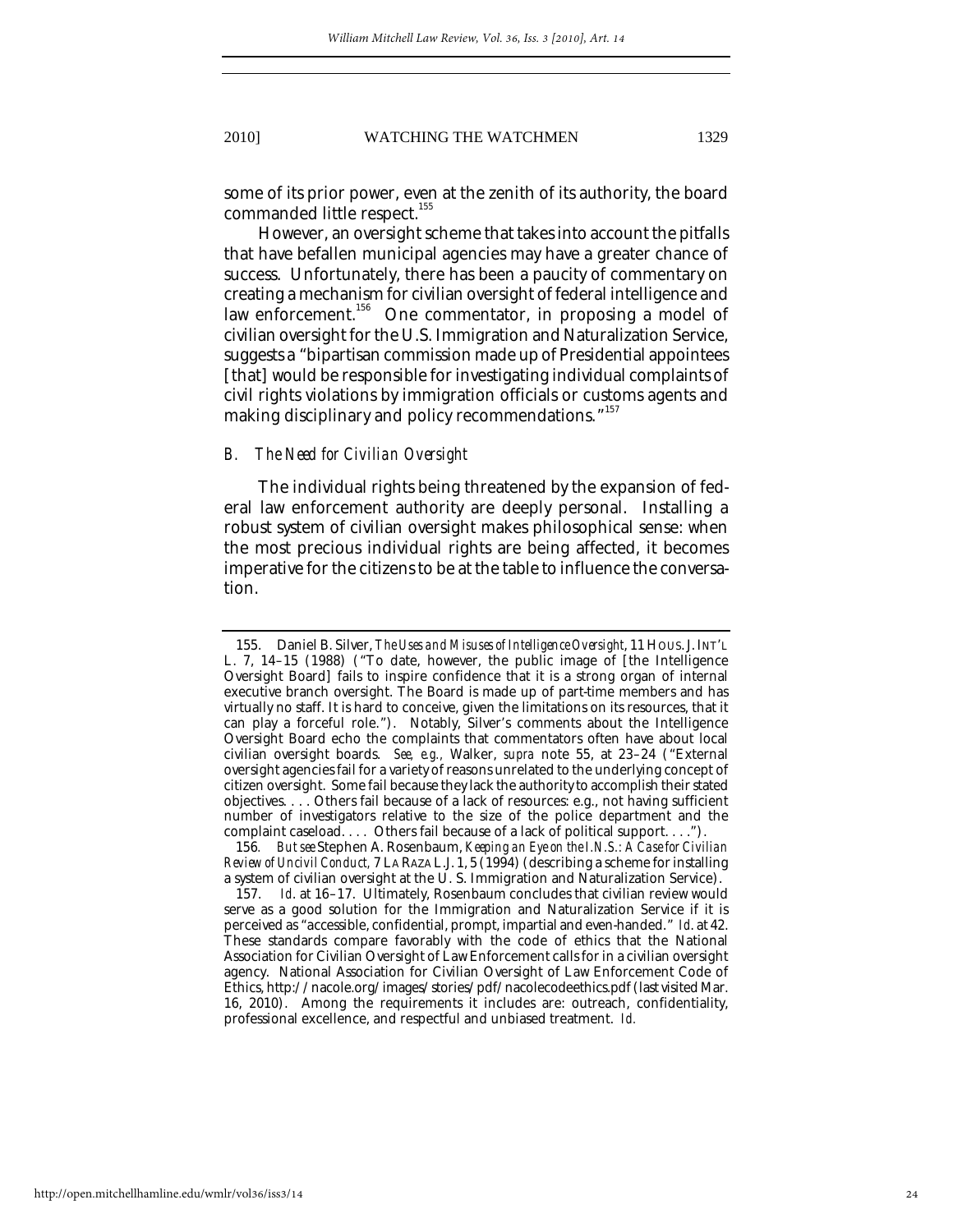The current system of confronting FBI misconduct appears to operate with a pre-9/11 mindset. And even by that standard, it is still lacking.

While civilian oversight does not offer a perfect solution, it does offer some signposts. Foremost, civilian oversight is a means of bolstering the faith of citizens in the functions of their government. If the federal government were to establish an agency unconnected with, and un-beholden to, any federal law enforcement agency, it would likely contribute to a reduced cynicism about the anti-terrorist efforts of government.

#### *C. A Proposed System of Federal Civilian Oversight*

A federal system of civilian oversight should exploit the best practices of the municipal oversight models and abandon—or at least minimize—the practices that have burdened the local systems. Recalling the discussion above, civilian oversight appears to be at its zenith when it operates to call attention to gross misconduct, encourage political pressure for reform, and create the perception of unbiased, direct citizen oversight. And civilian review is hampered when public disclosure is limited, discipline for misconduct is lax, and the board members are unqualified for the work.<sup>158</sup> With these attributes in mind, what might a civilian oversight model look like at the federal level?

Ideally, the agency would be made up of a board of citizens who have been thoroughly trained in the work of the agency. The board would be structured to allow for areas of specialization, and the members would be given security clearances to view classified information that may be contained in the complaints.

To prevent the political conflicts that have sometimes plagued municipal boards,<sup>159</sup> board members would be selected for four-year terms, and the terms would expire in odd-numbered years. These changes avoid the politicization of the major election cycles. Half of the members would be congressional appointees and half would be appointed by the President.

To aid in systematic data-gathering and reporting, the agency would be an arm of one of the government's auditing functions possibly the Government Accounting Office. Funding for the

 <sup>158.</sup> *See* WALKER, *supra* note 3, at 186–87 (discussing the attributes of effective civilian oversight).

<sup>159</sup>*. Id.* at 9.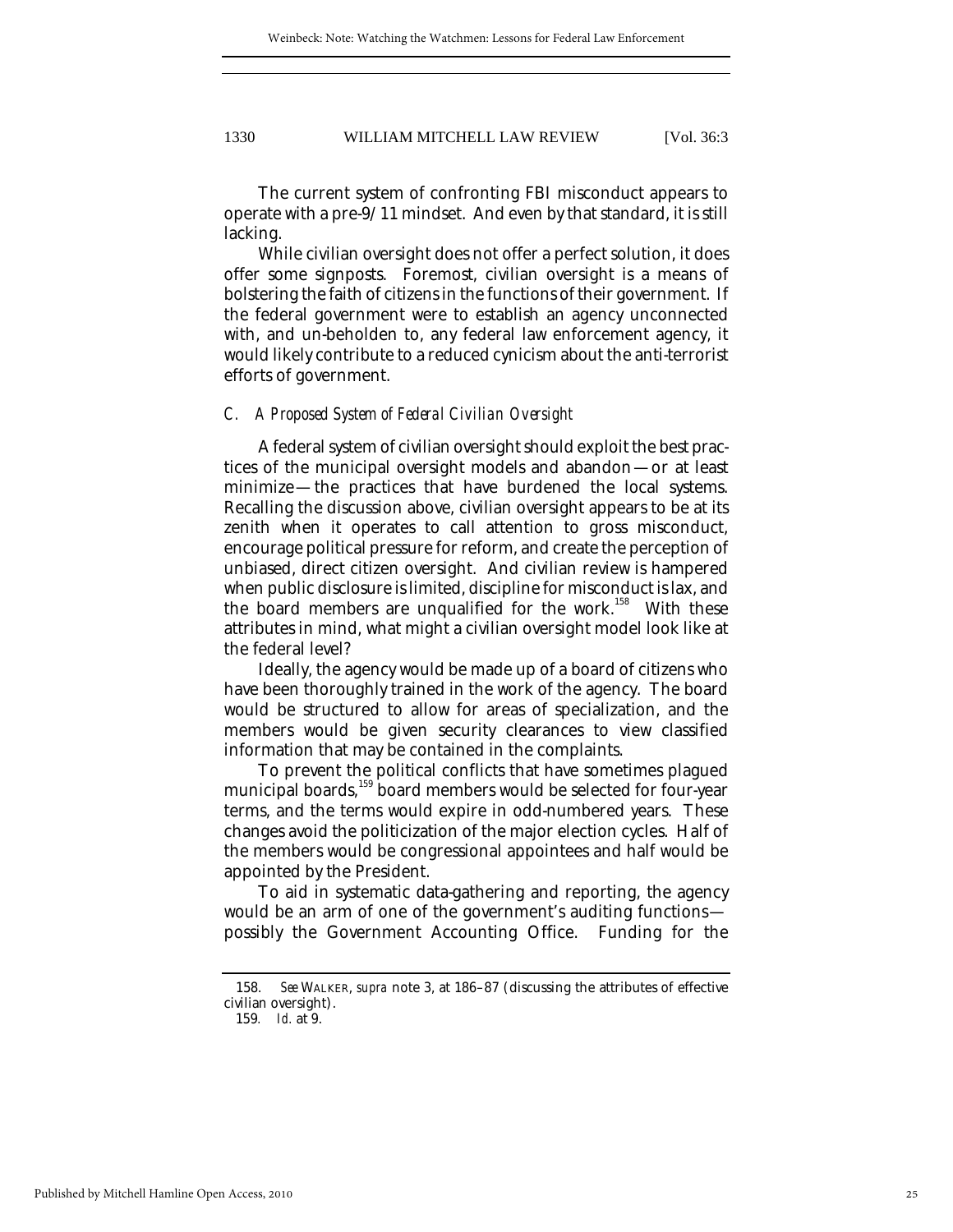oversight agency would be statutorily guaranteed.

Alternatively, a system of civilian oversight might be achieved by expanding the auspices of the Intelligence Oversight Board. Since the board is established through an enabling executive order, legislative wrangling is avoided and an operational system could be implemented more quickly. However, without a legislative mandate, the Intelligence Oversight Board rests on the goodwill of the President. A board created by statute (negotiated between the White House and Congress) may have a better base for long-term survival and effectiveness.

Given the complex and specialized nature of the complaints, it would probably be infeasible for any civilian oversight agency to have its own investigative staff. Instead, the civilian oversight board would serve as an auditor to investigations being carried out by the law enforcement and intelligence agencies. All complaints under investigation would be dual-filed with the board, and the members would select which cases would undergo a board review.

As noted above, the imposition of discipline is a key consideration. If the board finds an investigation or an imposition of discipline inadequate, it should have the authority to require the law enforcement or intelligence agency head to reconsider the case. If the agency head makes no changes to the disposition, he or she would be required to provide the board with an explanation of the decision. If the board is still dissatisfied with the outcome, it would have the authority to refer the case to the President and to the appropriate congressional committee for further action.

The board would also establish a federal system for filing citizen complaints. No matter which federal law enforcement agency the citizen interacted with, the board would serve as a one-stop clearinghouse for complaint filing. Complaints could be filed on the web. All individuals who are taken into federal custody or subjected to federal investigation would be apprised of the existence of the board and given an opportunity to file a complaint.

#### *D. Applying Civilian Oversight to Intelligence Services*

In the post-9/11 world, the U.S. government has deliberately attacked the traditional wall of separation between federal law enforcement and intelligence-gathering activities.<sup>160</sup> Today, the FBI

 <sup>160.</sup> Craig S. Lerner, *The USA Patriot Act: Promoting the Cooperation of Foreign Intelligence Gathering and Law Enforcement,* 11 GEO. MASON L. REV. 493, 496 (2003).